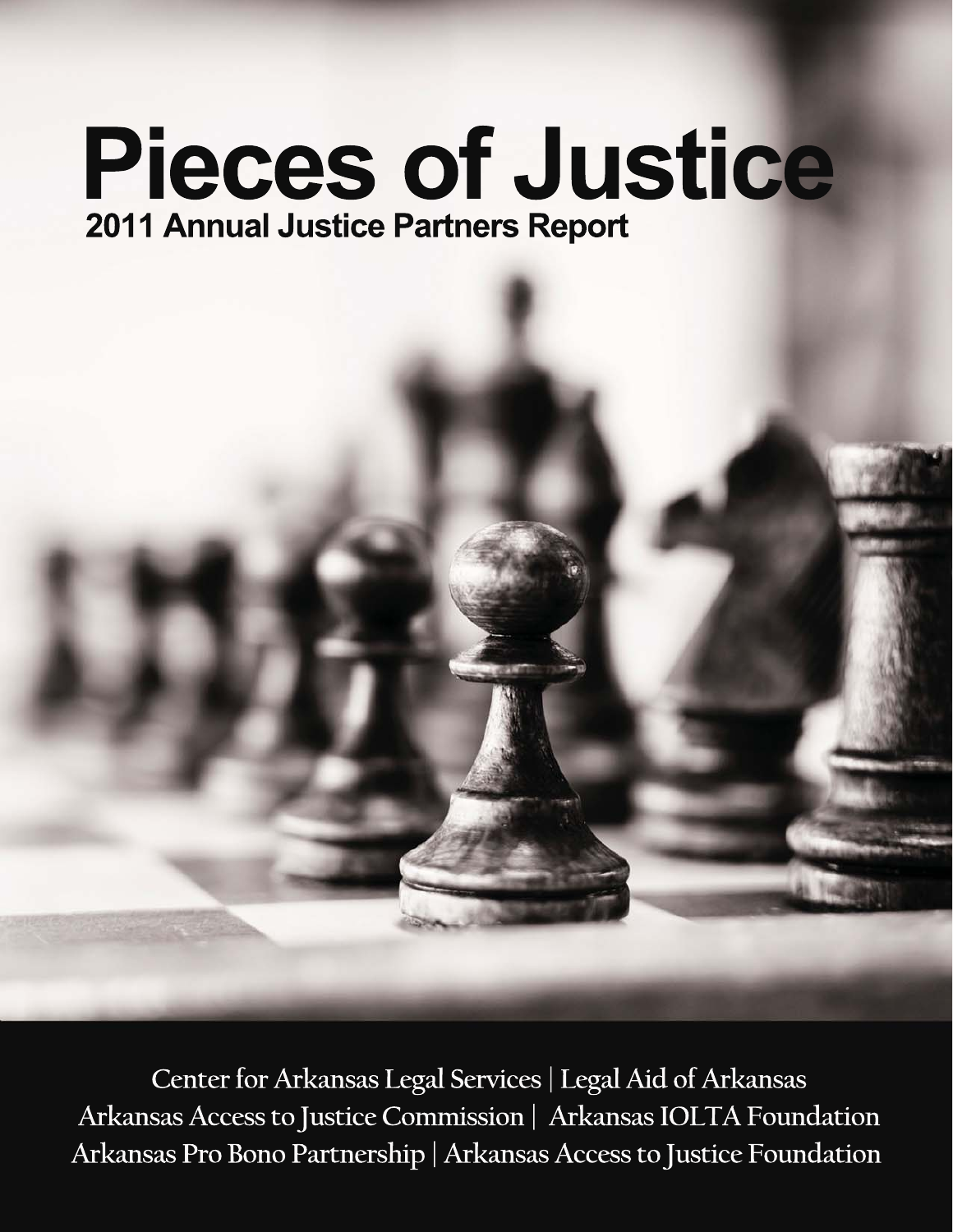I will not reject, from any consideration personal to myself, the cause of the impoverished, the defenseless, or the oppressed.

I will endeavor always to advance the cause of justice... ~ Arkansas Attorney's Oath

You are part of an honorable tradition entrusted to advance the cause of the impoverished, defenseless, and oppressed. You made a stand when others turned away. You spoke for someone who could not speak. You gave your time and your money. You decided to help and it made the difference between justice for some and justice for all. You are an Arkansas pro bono attorney.

Thank you from the Arkansas Pro Bono Partnership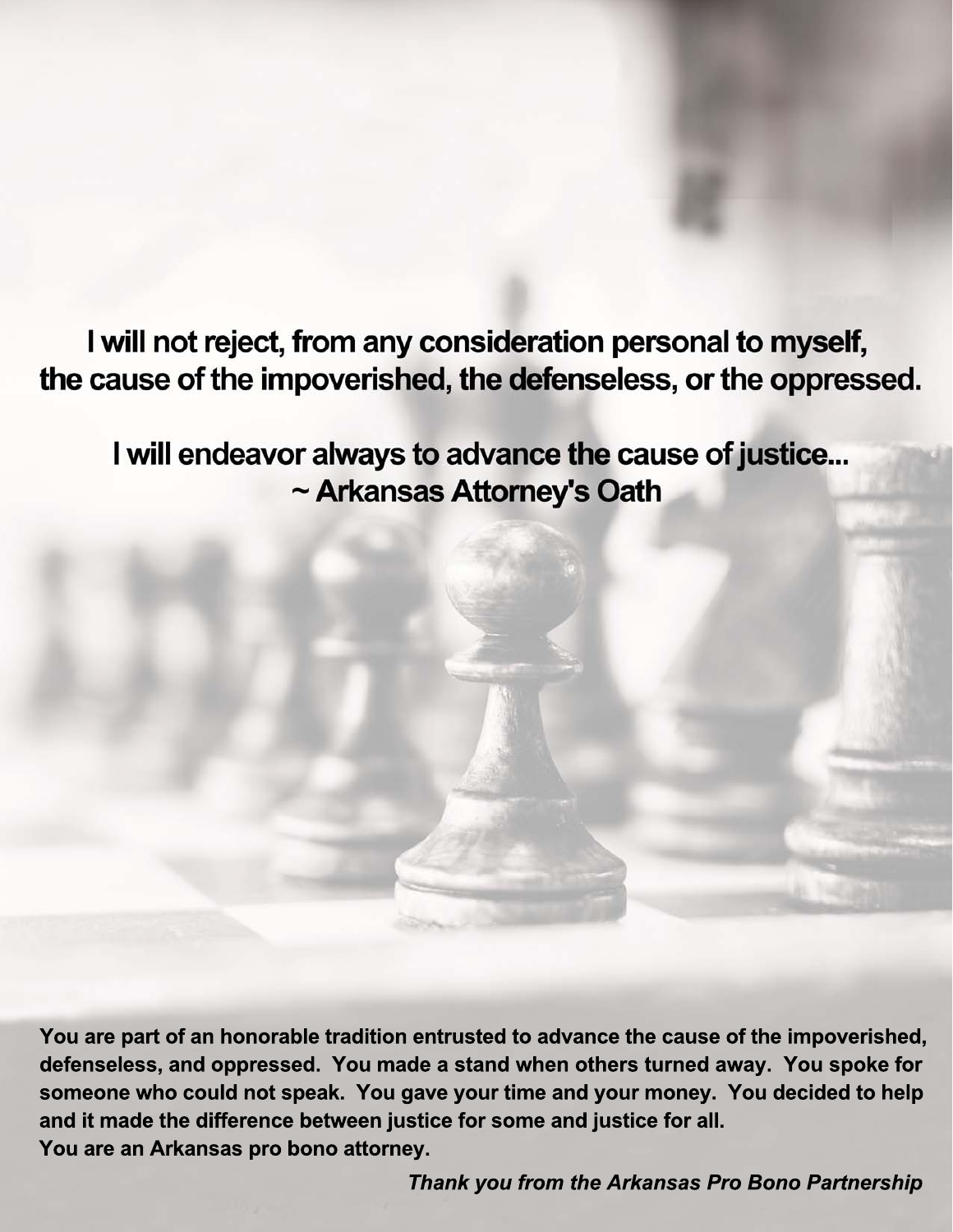### **Dear Arkansas Lawyer,**

As an Arkansas attorney, it is your sworn duty to take up the "*cause of the impoverished, the defenseless, or the* oppressed." Ours is a system that should offer justice to all, regardless of wealth or race or class. When economic or social circumstances make our courts accessible only to those able to afford lawyers, the integrity of our judicial system, and indeed our very system of democracy, is at stake. We thank you for your dedication to pro bono assistance for those who otherwise may not obtain access to justice.

This annual report provides an overview of those working to ensure access to justice for all Arkansans in need of civil legal assistance, highlighting legal aid and **pro bono attorneys** who provide direct services, as well as the organizations that advocate for the funding and the support needed to close the justice gap in our state. There are many partners in this effort, but there is one shared vision: to champion equal access to justice for all regardless of economic or social *circumstances.* 

The Center for Arkansas Legal Services and Legal Aid of Arkansas are the only two free civil legal aid organizations in the state. In 2011, CALS and LAA **closed more than 13,000 cases** with over 2,700 pending cases at the end of the year. With a combined total of only 60 attorneys between these two organizations, the caseload is staggering. Recent funding cuts on both the state and federal level have forced reductions in staff size and in capacity to meet the overwhelming need for representation in cases involving the most basic of human needs. The need for pro bono volunteers and financial support has never been greater.

This annual report provides the annual case and financial information for the **Center for Arkansas Legal Services** and Legal Aid of Arkansas, but also includes annual reporting for the organizations that work daily to help support both the two free civil legal aid organizations and several other statewide justice projects. These organizations and groups include the following:

- **Arkansas Access to Justice Commission**
- **Arkansas Access to Justice Foundation**
- **Arkansas IOLTA Foundation**
- **Arkansas Legal Services Partnership**
- **Arkansas Pro Bono Partnership**

In our pursuit for greater access to justice for all, we cannot forget the time, effort, and achievements of the Arkansas pro bono and legal aid attorneys. Without you, thousands of Arkansans would go without **meaningful access to our system of justice.** On the following pages, you will find the names of Arkansas lawyers who volunteered and provided donations. We thank you for your hard work and support!



**Jean Turner Carter**, Executive Directo Center for Arkansas Legal Services



Ved H

**Lee Richardson**, Executive Director Legal Aid of Arkansas



Amy Dunn Johnson, Executive Director Arkansas Access to Justice Commission Arkansas Access to Justice Foundation Arkansas IOLTA Foundation



Arkansas Legal Services Partnership **Vince Morris**, Director Arkansas Pro Bono Partnership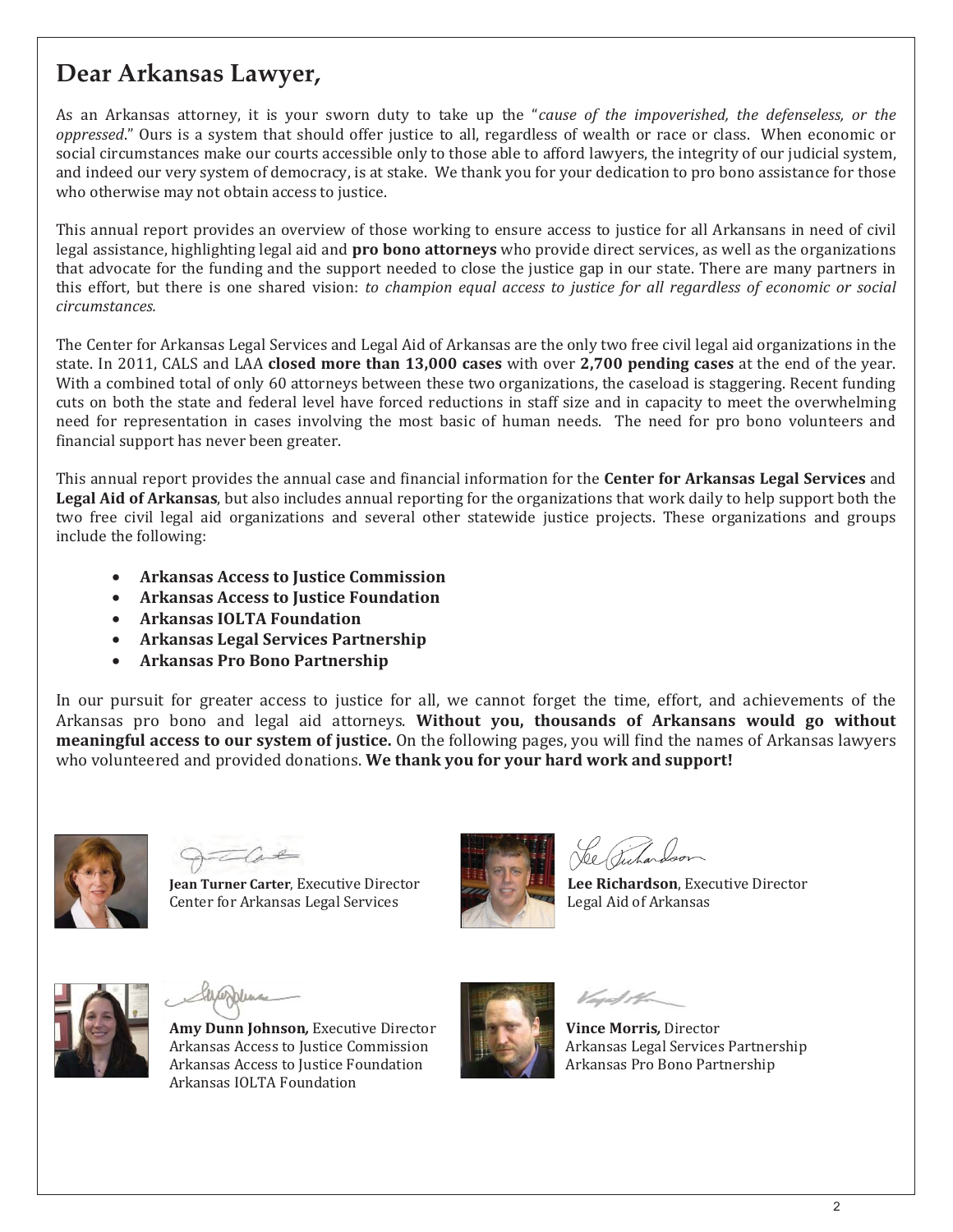## **2011 Justice Projects – Going to the Need**

## **Medical-Legal Partnership**



When a baby was found in a dumpster in rural Arkansas and rushed to Arkansas Children's Hospital, the newly formed medical-legal partnership was put to the test and succeeded. Through this partnership with Arkansas Children's Hospital, attorneys at Walmart, Legal Aid of Arkansas, and the Center for Arkansas Legal Services provide legal assistance to patient families at clinics set up at the hospital.

Direct access to legal services not only helps families address obstacles to good health and continuing recovery but also helps connect low-income families and chronically ill patients to benefits and protections, including disability income, adequate nutrition, and safe and affordable housing. For a defenseless baby with no home, the Arkansas legal community,

through the medical-legal partnership, succeeded in placing the baby in adoptive care.

### **Walking the Line: The Road to Justice**

Instead of taking a much-needed spring break from law school or accepting a straightforward case, law students and legal aid advocates embarked on the 2nd Annual Road to Justice program this spring. They traveled across eastern Arkansas to Pocahontas, Parkin, and Forrest City, conducting legal intakes and working side-by-side to assist clients on the spot.

"Clients are always our first priority, and I can confidently say that after each meeting, each applicant was in a better position than he or she was prior to speaking with us," said Sarah Sparkman, Legal Aid staff attorney and Road to

Justice program director. The law students also benefited, gaining legal experience during spring break that will be valuable to them during their legal careers. "For me, the Road to Justice program was an eye-opening experience," said Keawaii Crow, third-year law student at the University of Arkansas School of Law. "I gained this realization that I want to have a career at legal aid, and I felt like we did really meaningful work through the week."

The Road to Justice Program is organized by Legal Aid of Arkansas's AmeriCorps advocates and is funded in part by the Student Bar Association at the University of Arkansas School of Law. Sparkman said the Road to Justice will be traveling to a different region of the state each year to further the goal of equal access to justice for all. View a video of last year's Road to Justice and learn more at www.arlegalservices.org/roadtojustice2012.

### **Learn and Do Pro Bono Event Series**

In celebration of National Pro Bono Week 2011, approximately 75 attorneys from multiple law firms, bar associations, and other organizations prepared more than 200 legal documents for firefighters, police officers, emergency health care workers, and their spouses and families. The statewide event, held at the UALR Bowen School of Law and the Fayetteville Town Center during the week of October 24, 2011, included a one-hour CLE training for attorney volunteers immediately before the event.

"I enjoyed this immensely and wish there were many more opportunities for getting involved in such a way," said Michele Thomas, a volunteer attorney and assistant professor at UALR Bowen School of Law.

With the assistance of students from the UALR Bowen School of Law and University of Arkansas School of Law as well as volunteer notaries, first responders and their spouses were able to leave with important end-of-life legal documents, including simple wills, advance directives, and powers of attorney for health care and financial matters.



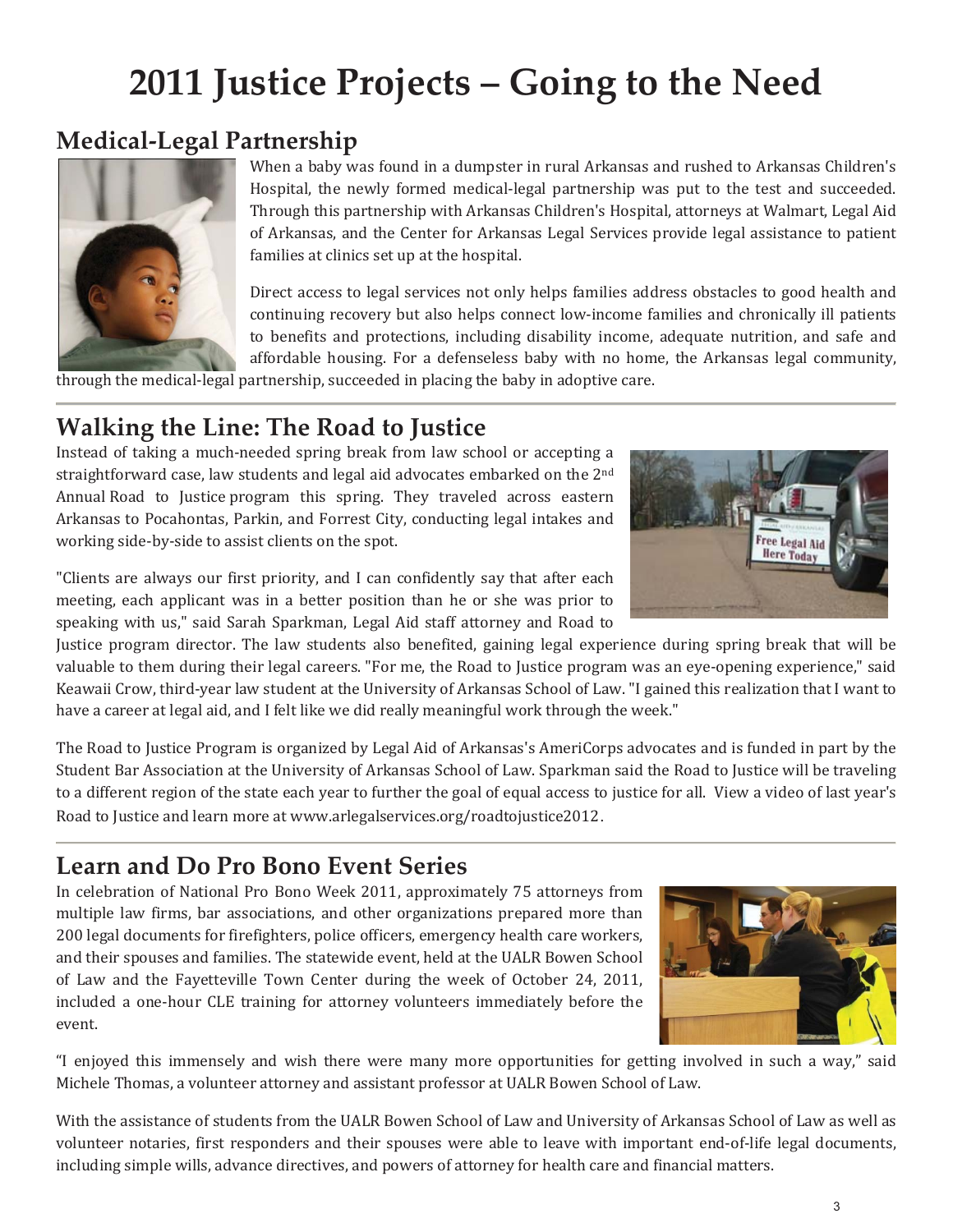## **Legal Aid in Arkansas 2011 – How We Help**

Arkansans place a high value on **supporting families, protecting children, securing economic opportunity, and preserving health and home**. These are the values supported by the civil legal aid work in Arkansas. Legal services have become even more critical due to the recent economic crisis**. Many Arkansas families are on the** edge with increased bankruptcies, foreclosures, and unemployment. The following tables and narratives show the number of cases, case types, and the value of the critical pro bono support provided by Arkansas attorneys.

## **ARKANSAS CLIENT NUMBERS**

- **549,261 Arkansans eligible**
	- **30,821** Eligible clients that **requested help**
	- **15,812 Clients served** (*cases closed or pending*)
- **15,009 Turned away/not served** due to resource constraints
- **\$6 Million Dollars in client recovery**

**33,106 — Total Arkansans helped** (all household members)



## **PRIMARY AREAS OF PRACTICE**

- **7,435 Cases assisting families** with domestic abuse, child protection, and other family law
- **1,641 Consumer** law cases (bankruptcy, foreclosure, collections, and other consumer law)
- **1,361 Health & housing** issues, including evictions, foreclosures, and Medicaid
- **919** Juvenile cases for **children who were neglected or abused** (includes guardianships)
- **691** Cases involving SSI and SSDI income maintenance
- **988** Cases involving **employment**, education, and individual rights



*"I cannot convey in words how comforting it was to have representation when I had to go into the courtroom to face the man who hurt me. It was extremely frightening and emotionally charged, but my attorneys were a very great help and comfort to me. Many thanks to all who were involved in my case. Please continue doing your great* 

*~ Client* 

## **PRO BONO SUPPORT**

- **•** 1,334 private attorneys volunteered to take cases pro bono
- **•** \$1.9 million dollars of pro bono services (in-kind value)
- \$312,895 in private donations (VOCALS, LAA, and the Arkansas Access to Justice Foundation)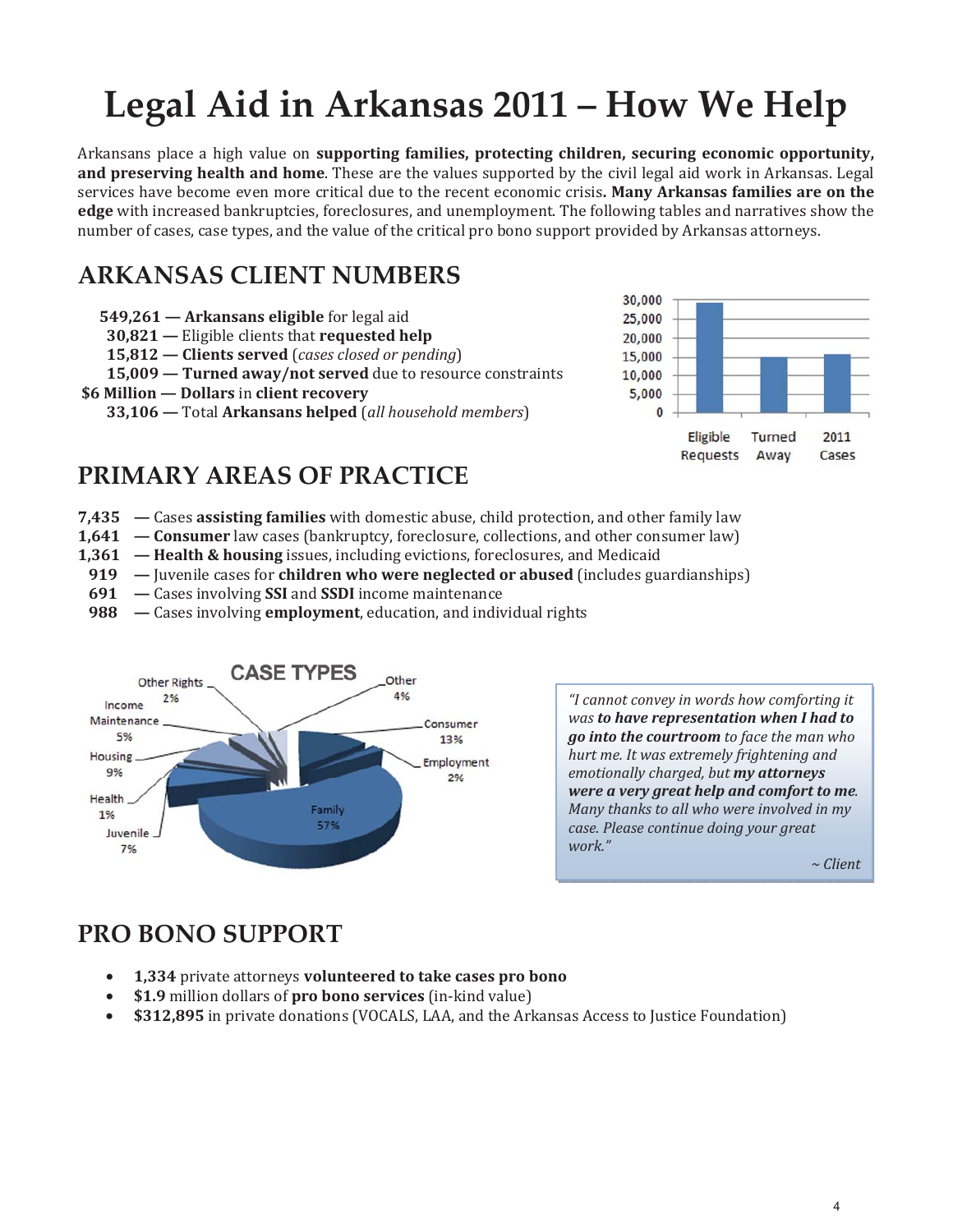## **Legal Aid in Arkansas 2011 – Funding**

There are **six sources of financial support** for legal aid in Arkansas. These funding sources include: Legal Services Corporation (LSC), grants and contracts, the Public Legal Aid Fund, Interest on Lawyer Trust Accounts (IOLTA), donations from private bar attorneys and corporations, and other donations and partnerships.

There was a **4 percent federal funding cut to the Legal Services Corporation** in 2011 and an additional **14.9 percent federal funding cut to the Legal Services Corporation** for 2012. The organization will likely face an additional 10 percent cut in 2013. Adding to the problem, the Public Legal Aid Fund—Legal Aid's second largest funding source—has recently **decreased by 18 percen**t.

The current array of funding sources and contributions is **not a viable substitute for stable funding** to ensure that legal assistance is available to the poor. The following charts and narratives show the revenues that are used to provide the services detailed on the previous page.

### **REVENUE**



### **EXPENDITURES**

One of the most challenging aspects of legal aid work is to extend the impact of limited funds as efficiently and effectively as possible. The following chart and narratives show the expenditures that are used to provide the services detailed on the previous page.

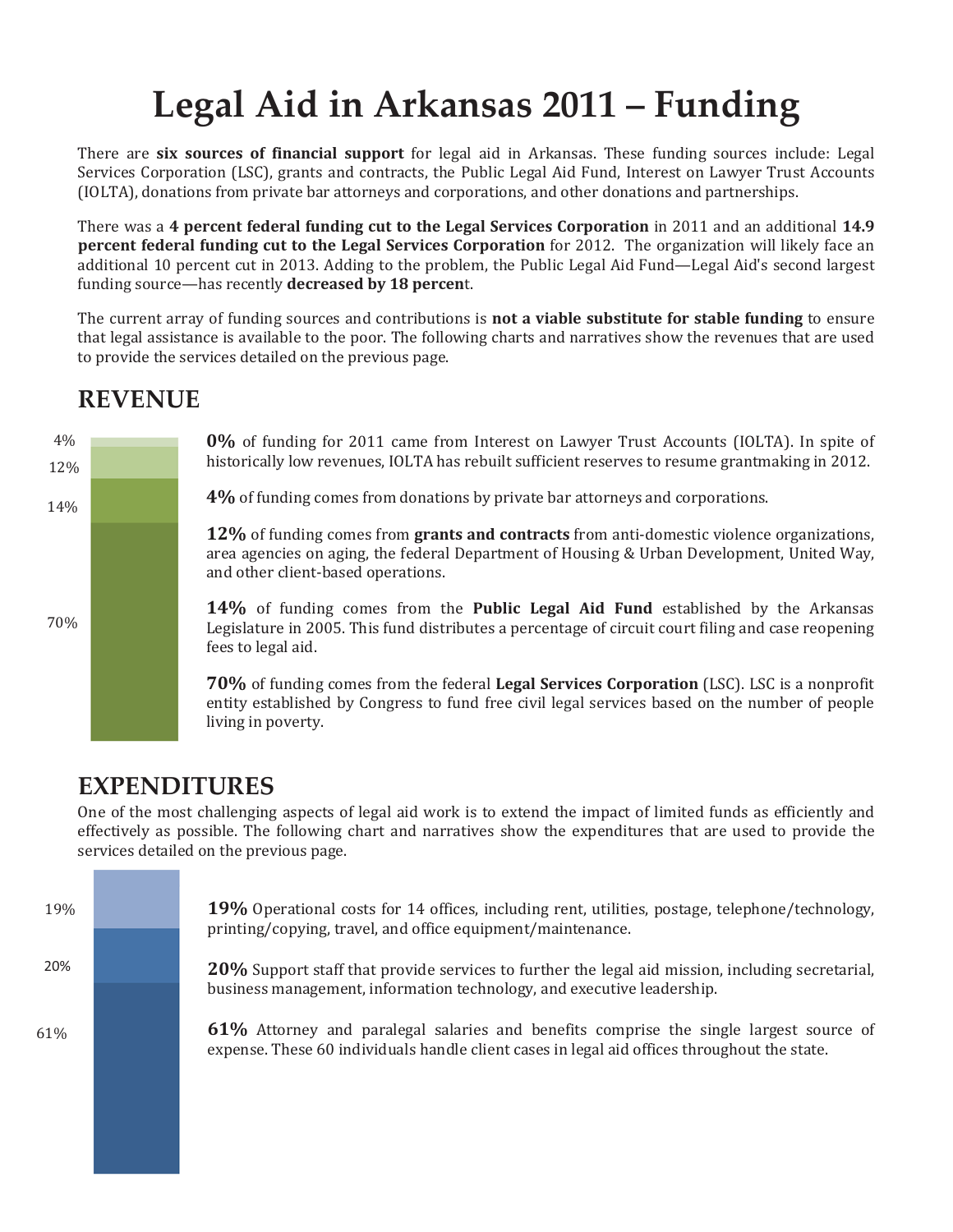## **Representing Hope – Client Stories**

## **A Small Intervention with Lasting Consequences**

The client, a 20-year old student at the University of Arkansas at Fayetteville, worked at a local bookstore and attended school full-time. She was estranged from her family and could not get them to help her financially with school costs or to supply information that would help her secure financial aid. Due to this, she was turned down for student aid and told that she needed an attorney or no help would be available. Feeling hopeless and under emotional and financial strain, the client called Legal Aid of Arkansas.

Pro bono volunteer Matt Osman was assigned her case, and through his efforts, the client was declared an independent person. As a result of this new status, the client was able to get a generous Pell Grant and a scholarship and to move forward with her life.

**Advocate:** Matt Osman, AmeriCorps Attorney – *Legal Aid of Arkansas* 

### **Protecting Arkansas Homes**

The client's ex-husband died and left her with a large sum of money, which she used to buy two properties. A few months later, she gifted the properties, which had an estimated value of \$60,000, to a man based on his promise to take care of her and her property. The client was vulnerable and suffering from bipolar disorder. A month after he was granted the warranty deed to the properties, he served her with an eviction notice. The client, who had been living in one of the properties, turned to the Center for Arkansas Legal Services for help. Center attorney Cecille Doan filed a complaint on the client's behalf, which led to the man settling the case and conveying the real property back to the client. In addition, he paid for filing fees and court costs.



**Advocate:** Cecille Doan, Staff Attorney – *Center for Arkansas Legal Services* 

### **Guardian for the Guardians**

The client, a grandmother whose daughter had stage four cancer, wanted to make sure her grandchildren would be taken care of. The father's whereabouts were unknown, and the family feared that the children might be placed in foster care if they couldn't find help.

The Reynolds Cancer Support House had been assisting the family and called the Center for Arkansas Legal Services on behalf of the family to express the urgency of the matter. Kathryn Stocks volunteered to handle the case, even though three days earlier, she'd accepted another guardianship case.

Stocks obtained the guardianship for the grandmother of three and managed to resolve the entire matter in less than 25 days, helping the children secure a stable home.

**Advocate:** Kathryn Stocks, RVAP Pro Bono Attorney – *Jones, Jackson, & Moll*



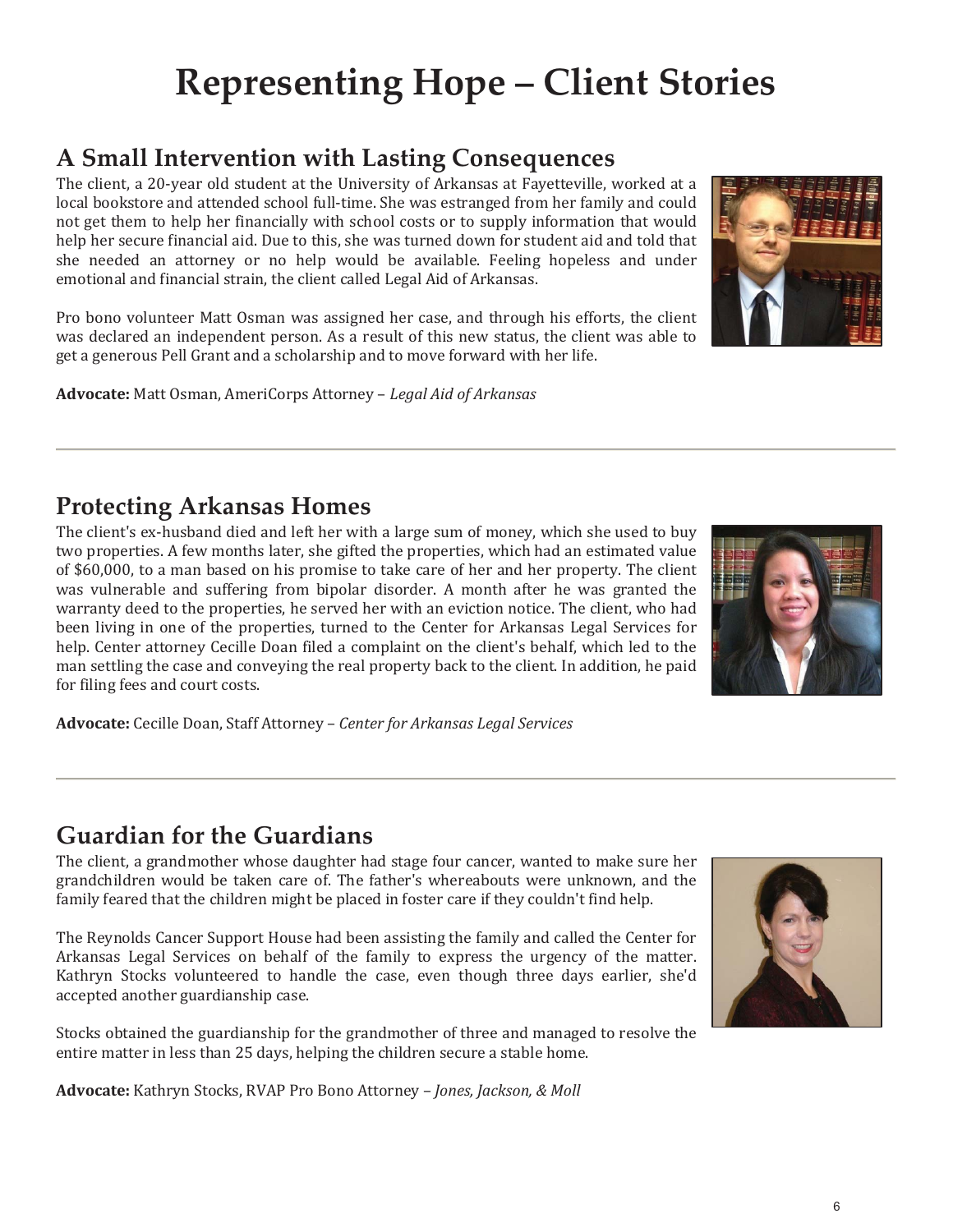## More client stories are available on the Arkansas Legal Services Partnership website at www.arlegalservices.org/clientstories.

## **Representing Hope – Client Stories**

## **In the Name of Justice**

On disability for several years, the client was involved in an automobile accident that broke his neck. While he was recovering, his mortgage company repossessed his house, changed the locks on the doors, and began garnishing his disability checks.

The client called Legal Aid of Arkansas to see what his rights were and was assigned to Jeannette Robertson. Ms. Robertson advised the client to file for Chapter 7 bankruptcy in order to protect his income.

The matter was resolved in the client's favor, and the client had an assured income as he continued his recovery.

**Advocate:** Jeannette Robertson, EAJP Pro Bono Attorney – *Robertson Law Firm* 

## **Partners for Justice**

The client took her great-niece to Arkansas Children's Hospital for a myriad of medical problems, including seizures, cerebral palsy, and gastrointestinal disorders. The child's mother felt unable to continue caring for the child, and after the father died the year before, the child was in danger of being removed from her mother's care.

The client wanted to provide the child a stable home and sought help for her legal problems through the newly-established Medical-Legal Partnership at Arkansas Children's Hospital. Jamie Goss Dempsey was given the case and successfully assisted the client with the adoption of her great-niece as well as a durable power of attorney for the client's son.

**Advocate:** Jamie Goss Dempsey, VOCALS Pro Bono Attorney – *Quattlebaum, Grooms, Tull & Burrow* 

## **A Christmas to Remember**

The client was referred to the Arkansas Volunteer Lawyers for the Elderly (AVLE) Program by the East Arkansas Area Agency on Aging for a debt collection issue. The client, a permanent resident alien and Spanish speaker, wanted help negotiating lower monthly payments on her debts. Legal Aid of Arkansas referred her to volunteer attorney Joe Barrett, who waived his fees.

Rather than negotiating lower payments, Mr. Barrett helped the client discharge more than \$17,500 in a Chapter 7 bankruptcy. The client thought that she still owed the attorney for his fees, and Legal Aid called to tell her during the Christmas shopping season that she did not owe Mr. Barrett any money. The client was so pleased that she sent thank you notes and Christmas cards to Legal Aid, thanking them for all that they had done for her.

**Advocate:** Joe Barrett, AVLE Pro Bono Attorney – *Joe Barrett, Attorney at Law* 





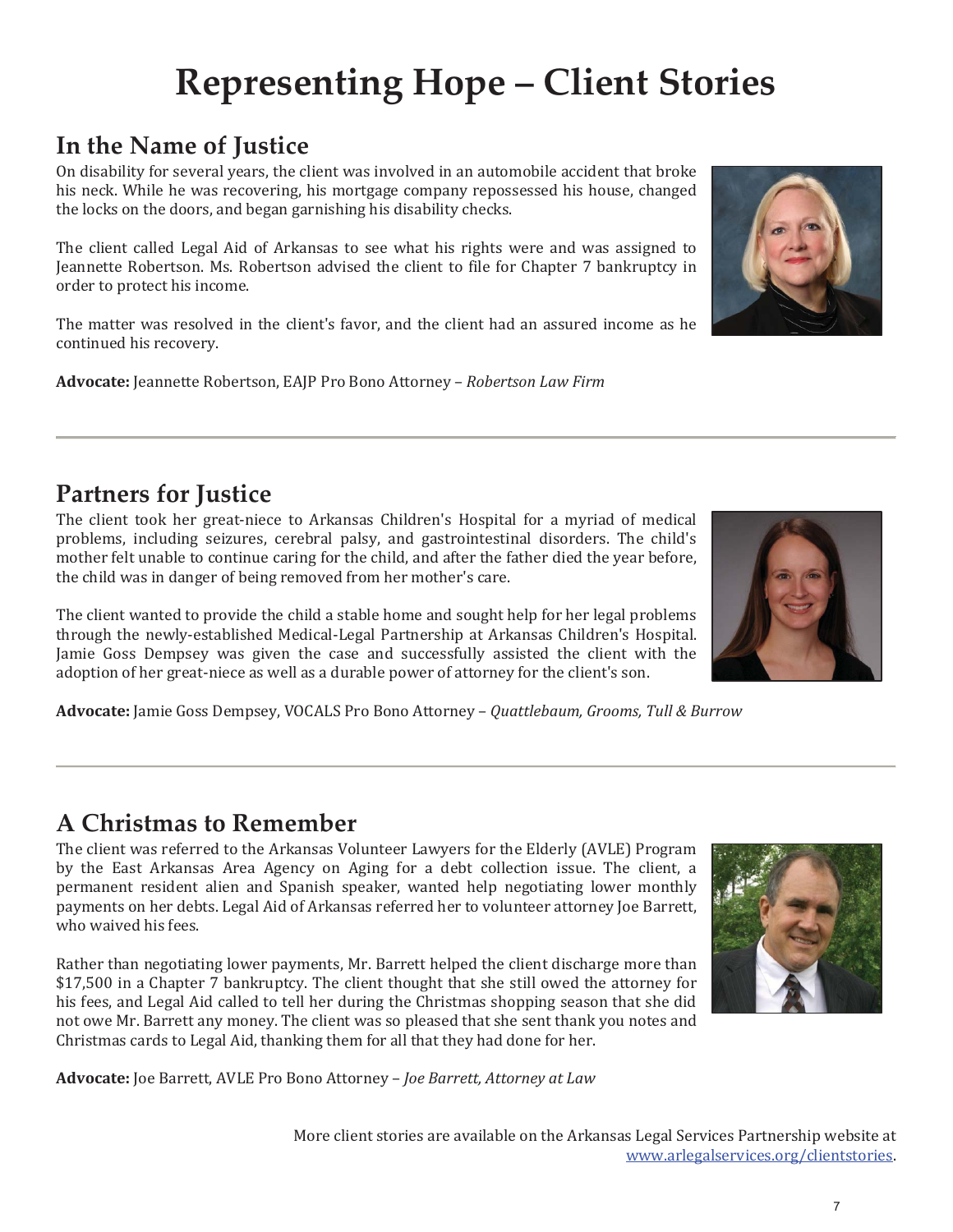## **Pro Bono Attorneys of the Year**

## **John Coulter**

#### Pulaski County VOCALS Attorney of the Year

The VOCALS Board of Directors honored John Coulter of James, Carter & Coulter as the VOCALS Attorney of the Year for 2011. In 2011, Coulter accepted three cases and volunteered more than 170 pro bono hours to the VOCALS Program. Since joining VOCALS, he has accepted cases in family, consumer, and probate law.

John Coulter - James, Carter & Coulter





## **Shane Bridgforth**

#### Jefferson County VOCALS Attorney of the Year

Shane Bridgforth has been named the Jefferson County VOCALS Pro Bono Attorney of the Year for 2011. Bridgforth has always believed in equal justice for all and that people in the community should have access to the assistance of an attorney in important legal matters regardless of their economic status. He has handled 41 VOCALS cases and his volunteer work has provided critical legal assistance to low-income residents in Jefferson County.

Shane Bridgforth - Ramsay, Bridgforth, Robinson & Raley

## Paul Gean

#### River Valley Volunteer Attorney Project Attorney of the Year

The River Valley Volunteer Attorney Project presented its 2011 Pro Bono Publico Award to Paul Gean. Gean, a member of the River Valley Volunteer Attorney Project since 1993, has handled cases involving guardianship of adults and minors, advance directives, powers of attorney, adoption, home ownership, wills, and estates.

Paul Gean - Gean, Gean & Gean





### **Tom Womack**

#### **Outstanding Volunteer Attorney for Legal Aid of Arkansas**

Legal Aid of Arkansas recognizes Tom Womack as the 2011 Outstanding Volunteer Attorney. In 2011, as president of the Arkansas Bar Association, Womack donated more than 600 hours of pro bono service and promoted the importance of access to justice for all and increased pro bono services as a goal of the Bar. Womack's emphasis on the promotion of justice, both in his personal volunteer service and in his public promotion of financial support for organizations that provide pro bono services to needy Arkansans, has earned him the honor of being recognized as the 2011 Champion of Justice for Legal Aid of Arkansas.

Tom Womack - Womack, Landis, Phelps & McNeill, P.A.

## **Stephen K. Wood**

#### Arkansas Volunteer Lawyers for the Elderly Attorney of the Year

The Arkansas Volunteer Lawyers for the Elderly honored Stephen K. Wood as its 2011 Pro Bono Attorney of the Year. Since becoming an AVLE pro bono volunteer in 1990, Wood has handled more than 296 cases, and in 2011, he donated more than 30 hours of volunteer work.

Stephen K. Wood - Wood Law Firm

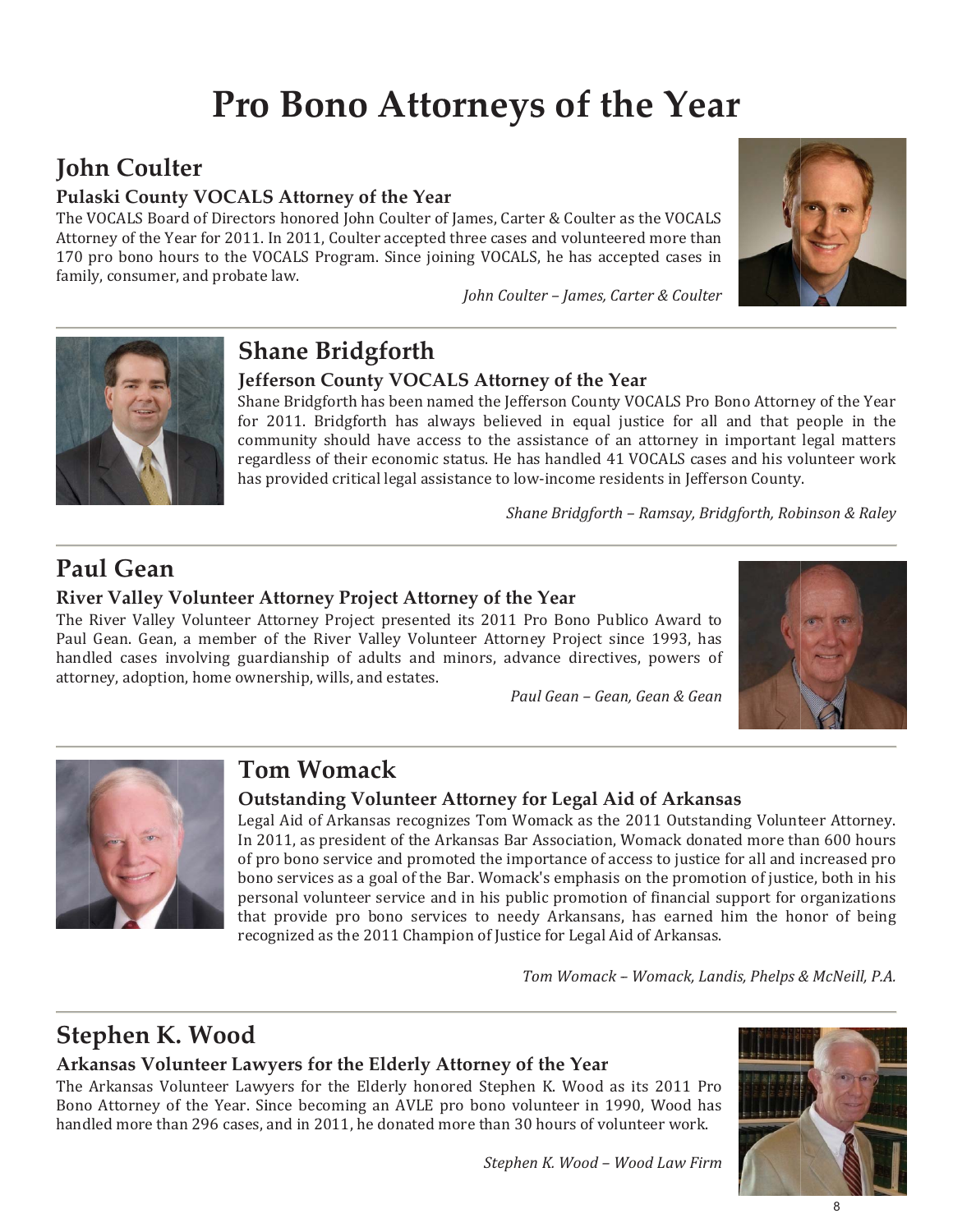## **Representing Hope – Access to Justice Campaign**

In 2011, the Arkansas Access to Justice Foundation, Legal Aid of Arkansas, and the Volunteer Organization of the Center for Arkansas Legal Services raised **a combined total of \$312,895** to support free civil legal services for low-income Arkansans and projects to increase access to civil justice. Of that amount, VOCALS raised \$164,833, the Arkansas Access to Justice Foundation raised \$125,401, and Legal Aid of Arkansas raised \$22,661. Significant gifts came from the **Walmart Legal Department**; the **Walmart Foundation**; **Friday, Eldredge & Clark**; **Wright, Lindsey & Jennings**; **Tyson Foods**; and **Dillard's, Inc**. In all, 26 of the state's 75 counties were represented. 643 individuals contributed, along with 47 law firms, 3 bar associations, and 32 corporations and foundations.

## **2011 ACCESS TO JUSTICE FOUNDATION EXPENDITURES**

The mission of the Arkansas Access to Justice Foundation is to promote and to support access to the civil justice system by persons in Arkansas who cannot afford a lawyer and for whom the law does not provide a right to counsel; to educate the public regarding the needs of Arkansans related to meaningful access to the justice system; and to assist in support activities, including fundraising, that enable the Arkansas Access to Justice Commission, the Center for Arkansas Legal Services, Inc., and Legal Aid of Arkansas, Inc., to fulfill their missions of providing access to civil justice and legal aid to Arkansans who cannot afford a lawyer and who qualify for legal services.

In addition to distributing 79% of its revenues to support the provision of free legal services, the Foundation funded several notable projects in 2011, including a petition to the Arkansas Supreme Court that resulted in **amendment of Administrative Order No. 15** to allow out-of-state attorneys not admitted to practice in Arkansas to provide pro bono services under the sponsorship of a legal aid provider; a pilot study that examined the **scope and prevalence of selfrepresentation in Arkansas**; and the development of a first-of-its kind iPhone application called "**iProBono**" that allows Arkansas attorneys to review and accept pro bono cases representing low-income Arkansans. For more information about these and other initiatives, visit www.arkansasjustice.org.

**4%** of revenues supported special projects.

**8%** of funds raised provided general operating support for the foundation.

**9%** of revenues supported fundraising and promotion activities designed to increase volunteer and financial support for legal aid.

**79%** of foundation funds were distributed for the provision of free legal services.

Your contributions of money and pro bono volunteer time are critical to our efforts to close the justice gap in Arkansas. The pages that follow list all of the partners who supported the 2011 Access to Justice Campaign by giving or volunteering. Thank you for your participation in the campaign. Together, we represent hope for the thousands of Arkansans for whom justice would otherwise be denied.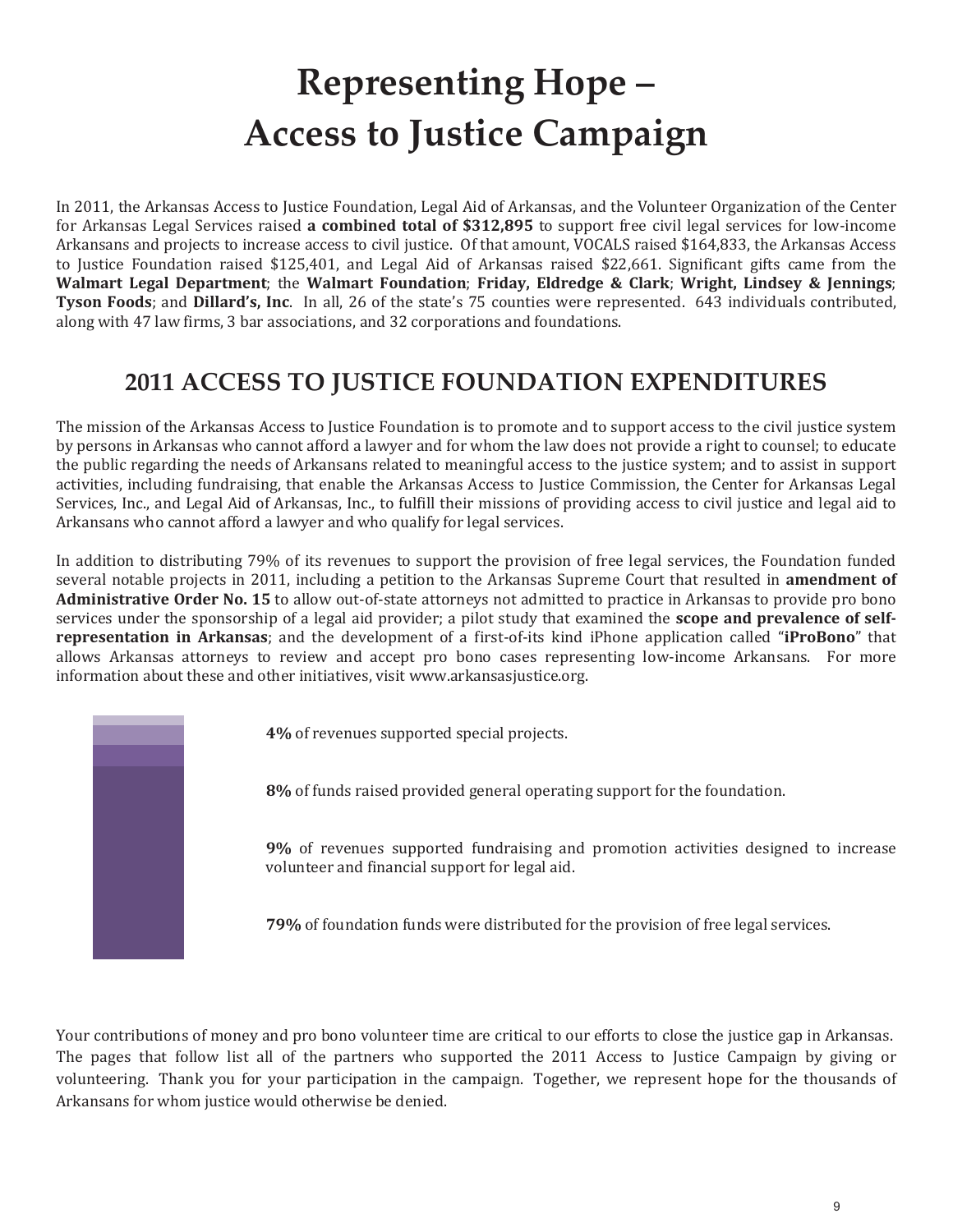## **Corporate, Firm and Foundation Donors**

#### **Visionaries (\$50,000-\$99,999)**

Walmart Foundation Walmart Legal Department

#### **Benefactors (\$20,000-\$49,999)**

Friday, Eldredge & Clark

#### **Sustainers (\$10,000-\$19,999)**

Wright, Lindsey & Jennings

#### **Supporters (\$5,000-\$9,999)**

Acxiom Corporation David H. Arrington Oil & Gas Dillards, Inc. Farm Bureau Mutual Insurance Company of Arkansas, Inc. Hilburn, Calhoon, Harper, Pruniski & Calhoun, Ltd. Kutak Rock LLP

Laser Law Firm Law Office of Danyelle Walker, PLLC Mitchell Williams Tyson Foods, Inc. Williams & Anderson PLC

#### **Witnesses (\$4,999 or less)**

ADR, Inc. Ally Financial Inc. Anderson, Murphy & Hopkins Arkansas Bar Association Arkansas Blue Cross/Blue Shield Arkansas Electric Cooperative Corporation Arkansas Investigations ‡ Arkansas Voices for Children Left Behind AT&T Arkansas Baker, Donelson, Bearman, Caldwell & Berkowitz Bank of the Ozarks Baxter & Jewell, P.A. Boyett & Morgan Bronson Abstract ‡ Bushman Court Reporting ‡ CenterPoint Entergy Coleman Dairy Colliers International Coplin, Hardy & Stotts, PLLC Cross, Gunter, Witherspoon & Galchus Dallas County Law Library Deltic Timber Corporation Donald Court Reporting ‡ Dover Dixon Horne PLLC Dyke, Henry, Goldsholl & Winzerling

East Arkansas Title Company Entergy Services, Inc. Estes, Grambling & Estes, PLC Farm Credit Midsouth Flynn Legal Services ‡ Gary Holt & Associates, P.A. Green Law Office PLLC Greenway Process Service ‡ Hamlin Dispute Resolution, LLC Hankins Law Firm Hardin & Grace Harrell, Lindsey & Carr, P.A. Heartland Community Bank Heifer International Helena National Bank Huckabay Law Firm Jones, Jackson & Moll, PLC Lax, Vaughan, Fortson, McKenzie & Rowe, P.A. Marvell Clinic Pharmacy, Inc. Mayton, Newkirk & Jones McMath Woods Munson, Rowlett, Moore & Boone, P.A. Newland & Associates, PLLC Pinnacle Business Solutions, Inc. Ramsay, Bridgforth, Robinson & Raley, LLP Robinson, Staley, Marshall & Duke

Roscopf & Roscopf, P.A. Rose Law Firm Rose Law Firm Charitable Trust Scholtens & Averitt, PLC Seyfarth Shaw, LLP Shults, Brown & Perkins, LLP Simmons First Bank Southern Bancorp Speed Law Firm St. Francis County Bar Association Stephens, Inc. Streett Law Firm, P.A. The Health Law Firm UALR Bowen School of Law Property Law Students and Prof. Chuck Goldner United Way of Northeast Arkansas United Way of Northwest Arkansas University of Arkansas Student Bar Association USAble Life Watts, Donovan & Tilley, P.A. Whetstone & Odum Wilkes & McHugh, P.A. Wilson, Engstrom, Corum & Coulter Windstream Corporation Worley, Wood & Parrish, P.A.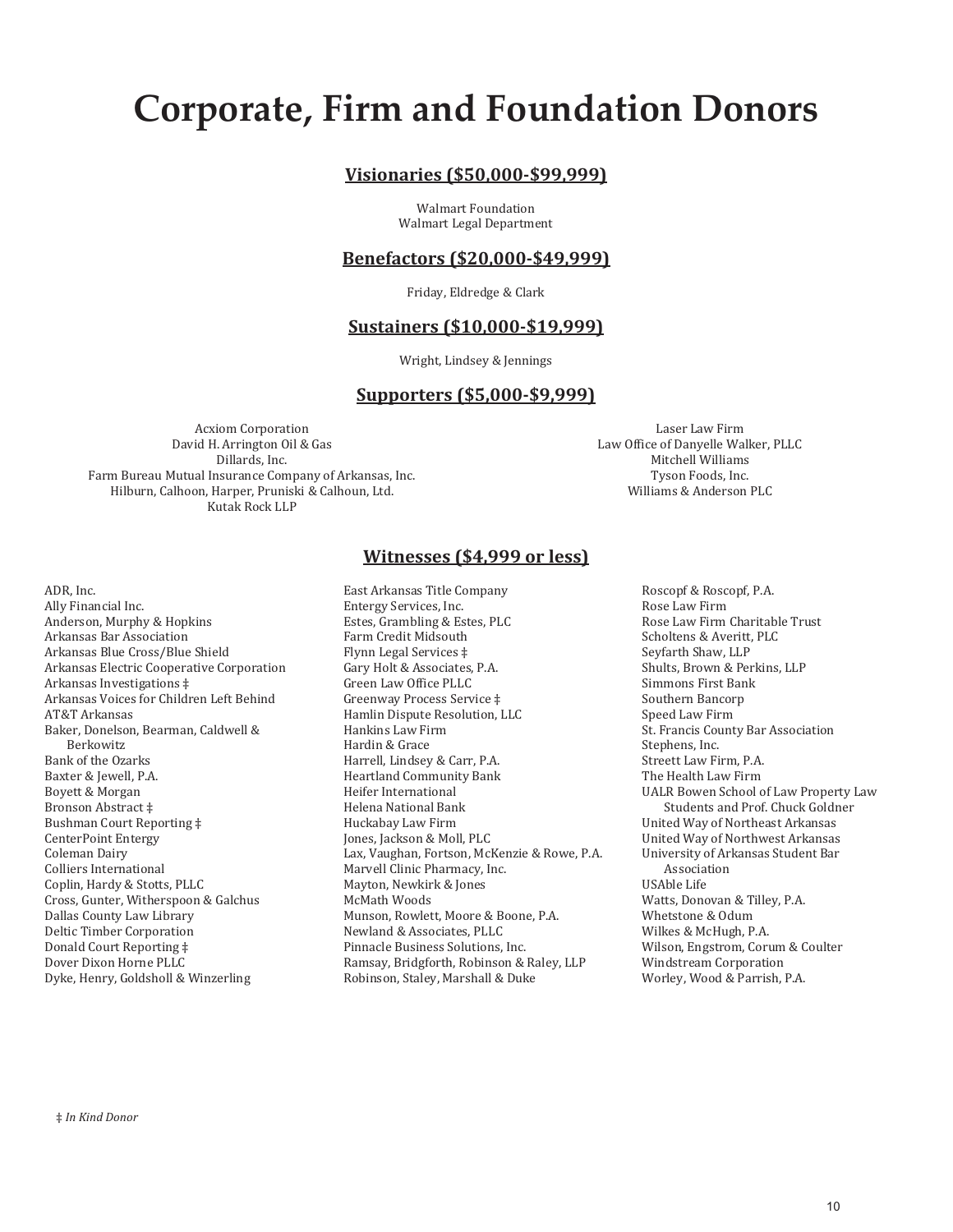## **Individual Donors**

#### **Fellows (\$5,000 or more)**

Bill\* & Patty Waddell **Bill\* & Patty Waddell** Danyelle Jones Walker \*

#### **Visionary Members (\$2,5000-\$4,999)**

Stephanie Ensinger & Judge Jon Comstock Stephanie Ensinger & Judge Jon Comstock Kenneth Heiles

#### **Sustaining Members (\$1,000-\$2,499)**

Mary Caroom \* Earl B. Chadick \* Lori A. Chumbler \* Nate Coulter \* Chuck & Susan Goldner James E. Hathaway & Gael Sammartino

> Glenn E. Borkowski Ryan A. Bowman Mark Breeding Benjamin D. Brenner Ashlea Brown Brian A. Brown Debra Brown \* J. Lee Brown Robin Brown Bettina E. Brownstein Thomas G. Buchanan C. Brantley Buck Dan F. Bufford C. Douglas Buford Kevin R. Burns Jack Butt \* Arkie Byrd \* Ken Calhoon John Calhoun Jason Campbell William E. Cavenaugh Robert M. Cearley Donald Chaney Victoria Charlesworth Zane Chrisman James C. Clark Chuck Cliett & Jay Barth Charles T. Coleman Jena Compton Barry E. Coplin M. Gayle Corley Allison J. Cornwell Brent Correll Frankianne Coulter Chasey Cox Ray F. Cox Douglas W. Coy Mary Carole Crane Kimberlin Cranford Kevin A. Crass

Rosanna Henry Shirley Jones Carl & Alleen McKinney Charitable Trust Rodney & Jennifer Myers Robert S. Shafer Henry & Justice Annabelle Imber Tuck

Jordan Abbott Steven W. Abed Elizabeth Abney Rose Adams H. William Allen Justin T. Allen Michele Simmons Allgood Mark H. Allison Allison R. Allred James M. Ammel Overton S. Anderson Philip S. Anderson Elizabeth Andreoli Richard Lance Angel Kay Kelley Arnold Jess Askew Michelle Ator Chad M. Avery Kyla D. Aycock Donald H. Bacon Amber Wilson Bagley \* James C. Baker Kristine Gerhard Baker Michael D. Barnes W. Christopher Barrier Sara Hendricks Batcheller \* Samuel R. Baxter William Thomas Baxter Robert B. Beach Joycelyn Bell \* Paul B. Benham M. Stephen Bingham \* William E. Bishop C.B. Blackard C. Tad Bohannon Will Bond Barbara P. Bonds Timothy L. Boone Sylvia Borchert Diana Borgognoni

*\* Donated & Volunteered* 

#### **Members (\$400-\$999)**

William Creasman Willis D. Cronkhite J. Bruce Cross Courtney C. Crouch Tim Cullen J. Cotten Cunningham Kirk Dean Darbe William Webster Darling J. Mark Davis John D. Davis John Gary Davis M. Jane Dickey Allen C. Dobson J. Charles Dougherty Lee Douglass Baxter Drennon Jim Duckett Bryan W. Duke Missy McJunkins Duke \* Wm. David Duke J. Benton Dyke David L. Eanes Walter M. Ebel Khayyam Eddings \* Robert Edwards Byron M. Eiseman Stephen C. Engstrom Deanna S. Evans Harold J. Evans Timothy C. Ezell Jackson L. Farrow Andrew B. Faulkner Frances S. Fendler Janie W. Fenton Todd & Jennifer Ferguson Janet Flaccus & Bruce Dixon Elizabeth Fletcher John P. Fletcher Grant E. Fortson Kent R. Foster

Stephen Doak Foster Jana Fowler M. Elizabeth Francis Donna S. Galchus Karey W. Gardner Price C. Gardner Allan Gates Stephen Giles W. Dent Gitchel Richard Glasgow David Glover Matthew Glover Melissa Beard Glover Scot P. Goldsholl Patrick J. Goss Greg Gough Connie L. Grace David A. Grace David M. Graf Jeffrey M. Graham Richie Graham Kathlyn Graves Sarah Greenwood-Cullen Todd A. Greer Joseph W. Gregory Randy L. Grice \* William M. Griffin Audrianna Grisham Russell Gunter Ben Hall Mark K. Halter Lauren Hamilton Frank S. Hamlin Julia M. Hancock A. Vaughan Hankins Stuart W. Hankins G. Robert Hardin Betty J. Hardy Melva Harmon Ernest H. Harper

James Edward Harris Fred H. Harrison Mike E. Hartje M. Sean Hatch \* Richard F. Hatfield Christopher J. Heller Kenny Henderson Donald H. Henry Judy S. Henry Daniel L. Herrington Stephen A. Hester Basil V. Hicks Sam Hilburn Brian Hogue \* Cyril Hollingsworth Don Hollingsworth William Gary Holt Janan Kemp Honeysuckle Joel F. Hoover Mariam T. Hopkins Johnathan Horton Charles R. Hoskyn Elizabeth Hubbard D. Michael Huckabay Mike Huckabay Catherine L. Hughes Joseph B. Hurst Alexandra A. Ifrah Kathryn M. Irby Scott Andrew Irby William Stuart Jackson Alston Jennings John M. Jewell Amy & David Johnson Lynda M. Johnson Stephen N. Joiner \* David Jones Gregory T. Jones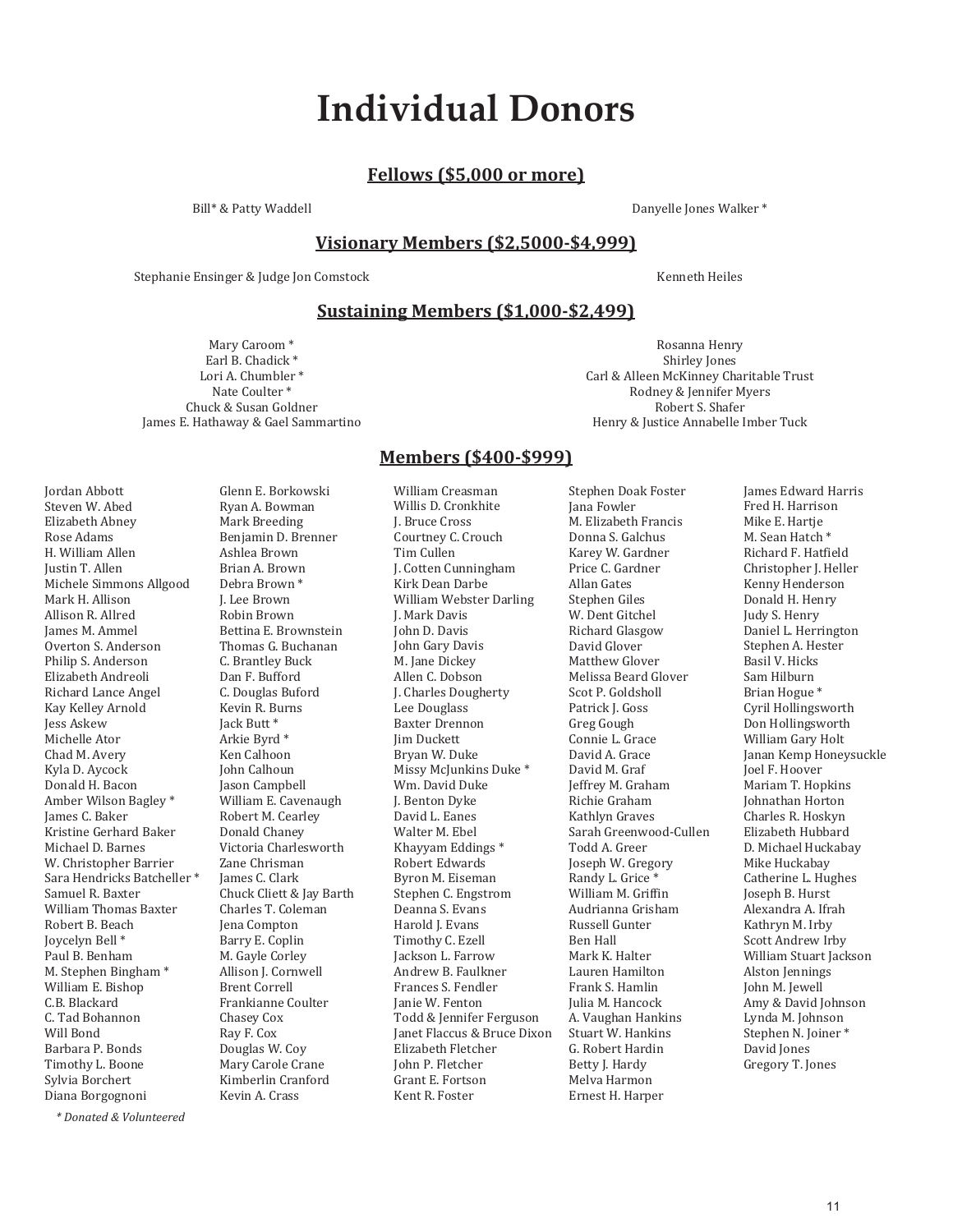Jamie Huffman Jones Jerry C. Jones Phyllis M. Jones \* Tonia P. Jones Adrienne Jung Michele M. Kaemmerling Charlene F. Kane Philip E. Kaplan Martin A. Kasten William B. Keisler Judson C. Kidd Jane A. Kim David Knight Kathryn Knisley Kristopher B. Knox Allison Koile John Kooistra Peter G. Kumpe Traci LaCerra Stephen R. Lancaster Laura Landreaux Michael F. Lax Jason A. Lee Josh Leicht Harry A. Light John G. Lile David A. Littleton D. Nicole Lovell Edwin L. Lowther Patty W. Lueken Robert Lyford J. Phillip Malcom Gabriel D. Mallard Leon Marks \* Susan Fox Martin William A. Martin Gary D. Marts Terry L. Mathews Jo Ann C. Maxey

Judge Raymond Abramson Adjoa A. Aiyetoro Robyn P. Allmendinger \* Carlton Bailey Randolph Baltz \* Marcia Barnes \* Jo Barnes Susan & Judge Ben T. Barry Lonnie Beard Judge Kathleen Bell Mark Binns David Bowman Larry Brady Eugene D. Bramblett Judge Ellen B. Brantley Sam I. Bratton Shane Bridgforth \* Howard Brill Thomas E. Brown Justice Robert L. Brown Judge Waymond Brown Chauncey Brummer Dustin Buehler Mike Butler

Patrick W. McAlpine W.A. McCormick James M. McHaney Becky McHughes Joseph P. McKay James A. McLarty, III \* James Bruce McMath Phillip McMath Marian McMullan John R. McNee Keith Martin McPherson David F. Menz Kara Mikles Mike Millar Stan Miller Ark Monroe Edward O. Moody Kristi Moody Jeffrey H. Moore Michael S. Moore David Moyers Kristen Moyers Lee J. Muldrow Randy P. Murphy Elizabeth R. Murray Charles R. Nestrud Frank Newell Richard Newland Joseph G. Nichols James E. Nickels A. Wyckliff Nisbet Victor Nixon W. Robert Nixon Walter W. Nixon Kevin Odum \* M. Darren O'Quinn Thomas Osment Jarrod S. Parrish James R. Pender

Russell J. Byrne \* Jean Carter Paul C. Carter Johnathan Carter Eli Chaparro Carl J. Circo Jennie Clark Suzanne G. Clark John D. Coulter \* Bonnie Lynn Cram Judge Kent Crow Carl A. Crow, Jr. Niki Cung Jesse Dagget Mark D'Autueil Frederick Davis Lela Davison Cynthia S. Dawson Denis Dean, Jr. Judge Beth M. Deere Cecille Doan Brenda Dokes Angela M. Doss Ted N. Drake

Ashley Peoples John Perkins \* Ashleigh Phillips Constance Brown Phillips Timothy S. Pickering Jennifer R. Pierce George Pike Norvell N. Plowman David M. Powell \* Troy A. Price Jeff Priebe Scott D. Provencher Lyn P. Pruitt John E. Pruniski Kathryn A. Pryor Michael James Ptak Tucker Raney Carrold E. Ray Lee Richardson Robert Ridgeway Deborah Truby Riordan Chet Roberts Kathryn W. Roberts Richard A. Roderick James Maurice Rogers Thomas N. Rose Brian Rosenthal \* Roger D. Rowe J. Shepard Russell Thomas S. Russell Jerry Sallings James M. Saxton Paul J. Schroeder John S. Selig Frank B. Sewall Robert S. Shafer J. Baxter Sharp \* Scotty M. Shively Robert Shults

#### **Supporters (\$399 or less)**

Dustin Duke Gene Dunaway Jim & Suzie Dunn Angela Duran Janet Dyer Jack East \* Margaret Egan Judge G. Thomas Eisele J. Lyn Entrikin Edie Ervin Judge Audrey R. Evans Ann P. Faitz \* Carol Farrar Mike Feehan Kathryn C. Fitzhugh Judge Victor A. Fleming Stacy Fletcher Phillip J. Foster Sharon E. Foster Judge Timothy Davis Fox Teresa Franklin Randal B. Frazier Zina Frazier Michael Frey

Steven Shults Harold H. Simpson James M. Simpson Theodore C. Skokos Brian C. Smith Brian N. Smith Ellen Owens Smith Laura Smith Robert D. Smith Robert T. Smith Shayne Smith C. Timothy Spainhour Carla Spainhour Don Spears Judge Jim Spears Gary N. Speed Hugh F. Spinks John William Spivey Logan Scott Stafford Thomas B. Staley Kevin J. Staten Timothy Steadman Jocelyn A. Stotts Richard Shane Strabala Steven Kent Strickland Joseph A. Strode Matt Suffern Joseph E. Sweere Thomas Tarpley Jay T. Taylor Marcella J. Taylor Jeffrey H. Thomas Tami C. Threet Bruce B. Tidwell James W. Tilley John R. Tisdale Walls Trimble Scott Trotter Kimberly Wood Tucker

Judge Robert "Bobby" Fussell Brian Gallini James M. Gary David Gibbons Robert J. Gibson \* James D. Gingerich Don E. Glover Carol R. Goforth Justice Courtney Hudson Goodson Peggy Graves H. Watt Gregory Bonnye Griffin Judge Rita W. Gruber Judge Wayne A. Gruber Jessica M. Gulledge Vic Harper Judge Searcy Harrell Keith Harrey Sandra Y. Harris \* Charles L. Harwell \* Kurt Spencer Hasselbach Daniel L. Heard

Scott H. Tucker W. Carson Tucker Andy L. Turner Michael P. Vanderford Thomas C. Vaughan Larry D. Vaught J. Andrew Vines Guy Alton Wade Eugene Wahl, Jr. Breean Walas Pamela D. Walker Eddie Walker, Jr. Seth Ward John Dewey Watson Richard N. Watts K. Coleman Westbrook Frederick S. Wetzel Bud B. Whetstone Penny Brown Wilbourn Darrin Williams Stephen P. Williams W. Jackson Williams David D. Wilson Kyle R. Wilson Patrick D. Wilson Rebecca H. Winburn Paul Joshua Wisley Carolyn B. Witherspoon \* Melissa Wood William H. L. Woodyard Todd Wooten Carol Worley Dean L. Worley John R. Yates Jane M. Yocum H. Wayne Young \* Kimberly Dickerson Young Patrick Young Regina A. Young

Gloria Hernandez Judge Robert Herzfeld Anthony A. Hilliard \* Katherine M. Hingtgen Susie Hoeller Virginia Hollinshed Kim Holman Judge Leon Holmes Judge Clifton Hoofman Julie Howe Carrie Garcia Hudson D'lorah Lynn Hughes Martha G. Hunt Q. Byrum Hurst, Jr. Van Izard Judge Leon Jamison Alan & Heidi Jamison Robert N. Jeffrey Arnold Jochums Michael D. Johnson Robert & Cheryl Jones Donald P. Judges Alexander Justiss Ann & Mark Killenbeck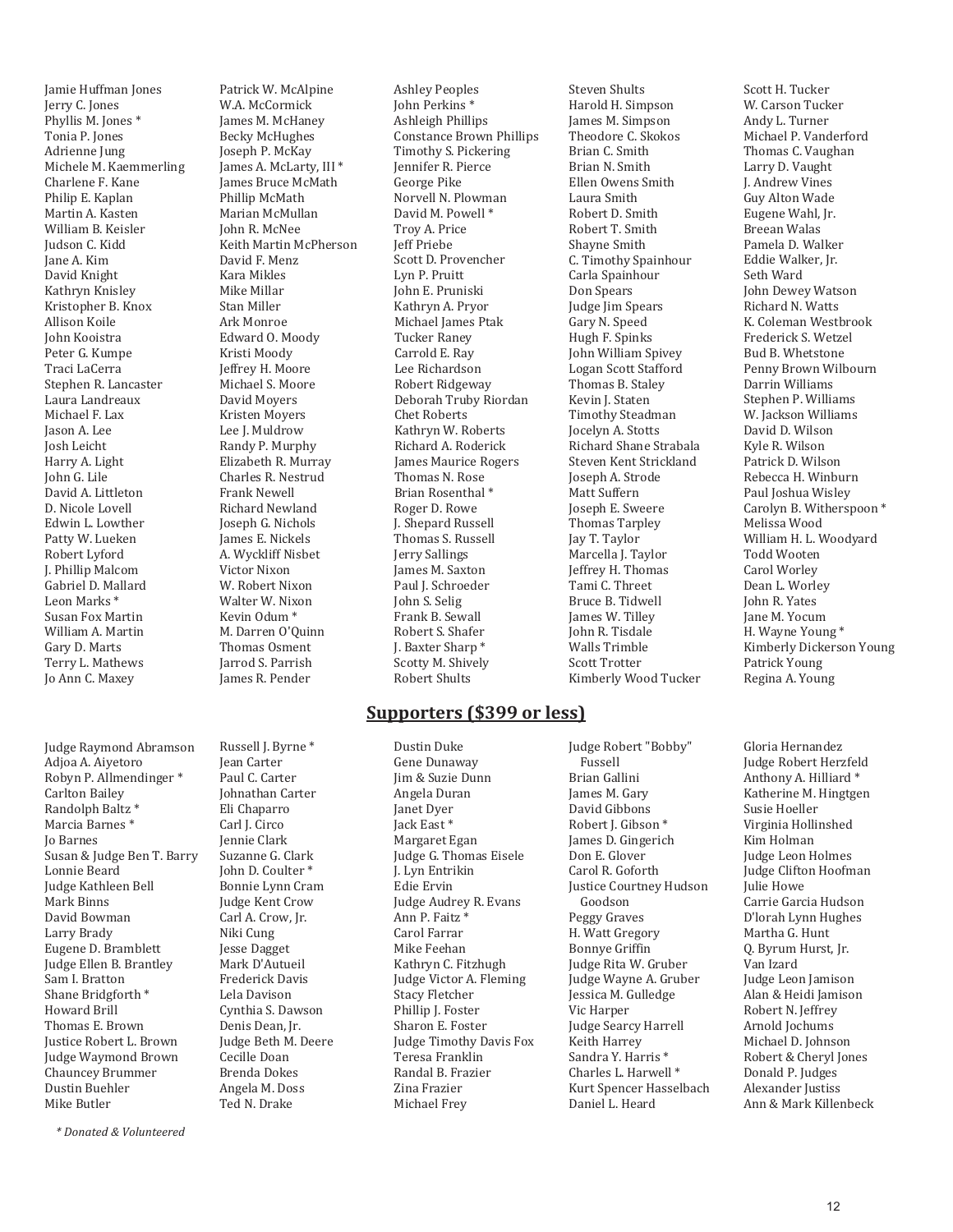William R. Kincaid Elizabeth King Dianna L. Kinsey Maxie G. Kizer \* Karen L. Koch Dana M. Landrum Charis Langston Ron Lanoue Stacy Leeds Robert B. Leflar Alan Lewis Osce Lewis Judge Alice F. Lightle Michael W. Loggains George Mader Emon Mahony David I. Manley Teresa Marks Judge James Marschewski Kim Marshall Mary Beth Matthews Stephen A. Matthews \* Judge Robert McCallum Stacey McCord

David McDaniel Judge Mary Spencer McGowan Linda Medley Judge James Mixon Judge Jay Moody Janet K. Moore Harry T.\* & Linda Lou Moore Angie Moore Vince Morris Geoffrey Neal Marshall S. Ney Roger Northam Steve Nunes Keshia L. Nunn-Valley \* Edward Thomas Oglesby Erin O'Leary Philip & Ranko Shiraki Oliver Kelly Browe Olson Michael C. O'Malley Matt Osman \* Patrick Parsons Laura E. Partlow \*

**In honor of Richard Gooden**  Anonymous

**In honor of Dr. Martin Eisele**  Jay Barth & Chuck Cliett

**In honor of Amy Johnson**  Jim & Suzie Dunn

**In honor of Rev. Michael Mattox**  Bill & Patty Waddell

**In honor of Rev. Thompson Murray**  Bill & Patty Waddell

**In honor of Rev. William Robinson**  Bill & Patty Waddell

**In honor of Justice Annabelle Imber Tuck**  Marcia Barnes

Lorrie Payne Lynn Pence James M. Pratt, Jr. \* Yevonne Presley-Gilham Norma J. Preston Marshall Prettyman Amy Pritchard Susan Purtle & Xander Abel Donna Ramsey Faye Reed Richard F. Richards Lee Richardson Robert Riley Allen P. Roberts David Rogers Odis Rose Laurent Alexander Sacharoff Salvatore Salamone Taylor Samples Bruce Schelegel Susan Schneider & Christopher Kelley Ben Seay Caren Shantz

#### **Memorials and Honoraria**

**In memory of Phyllis Brass**  Hamlin Dispute Resolution, LLC

**In memory of Judge George Cracraft**  St. Francis County Bar Association

> **In memory of Jack Deacon**  Robert J. Gibson

**In memory of Ray Galloway**  St. Francis County Bar Association

**In memory of Ray A. Goodwin**  Harry T. & Linda Lou Moore

**In memory of Deborah Green**  Rodney & Jennifer Myers

**In memory of Preston Hicky**  St. Francis County Bar Association

George Ellis Shelton, Jr. Stephen M. Sheppard Mike Shinn Beth Shoupe Laura Shue Joshua M. Silverstein Brenda S. Simpson David Alan Smith Judge H. Vann Smith Judge Kim M. Smith Lloyd Smith Clayton Smith Veletta Smith David Solomon \* Sarah Sparkman Amy Lee Stewart \* David Stewart Gregory Stewart June Stewart Kathryn A. Stinson Jennifer Stone Judge Bentley E. Story Judge John F. Stroud, Jr. Jack Talbot \*

Tim Tarvin Sarita Taylor Darryl Taylor Kelly S. Terry Deedra Thomas Casey Trzcinski Judge Joe Volpe Andrea Walker Elisabeth Walker Vernon Walker Linda Ware Jonathan Warren Stan L. Warrick \* Jimmie Webster Gordon M. Wilbourn Fran Wilder David L. Williams Katheenya Willis Judge Susan Webber Wright Tod Yeslow H. David Young Elizabeth Young

**In memory of Greg Karber**  Susan & Judge Ben T. Barry

**In memory of F.H. Martin**  Judge Kim M. Smith

**In memory of David McCallum**  Judge Robert McCallum

**In memory of Brian Moline**  J. Lyn Entrikin

**In memory of Stanley Reed**  St. Francis County Bar Association

**In memory of Justice George Rose Smith**  James A. McLarty, III

**In memory of Ralph E. Wilson, Sr.**  Harry T. & Linda Lou Moore

## **Pro Bono Volunteers**

Wayne Ackerman Tina Adcock-Thomas William C. Adkisson Matthew Adlong Jim F. Akins Charles Gregory Alagood John Aldworth Catherine Alexander Phillip Allen R. Dawn Allen Ryan Allen

*\* Donated & Volunteered*  † *Deceased* 

Susan Allen Thomas Allen William P. Allison Robyn P. Allmendinger \* William G. Almand Kynda Almefty Cheryl Anderson Jim Andrews June Anteski Blair Arnold James A. Arnold

Brenda Austin LaTonya Austin Laura Avery William Ayers Brent Baber Philip Bagby Amber Wilson Bagley \* Andrew Bailey Kenneth Baim James Baine

Chad Atwell

Barry Baker John Keeling Baker Shane Baker Wayne Ball Randolph Baltz \* Marc Baretz Amanda Barnes Marcia Barnes \* James Barr Joe Barrett Thomas L. Barron

Sherry P. Bartley John Barttelt John Bass Sara Hendricks Batcheller \* Fines Batchelor Trav Baxter James P. Beachboard Margaret R. Beam R. T. Beard Mike Bearden John R. Beasley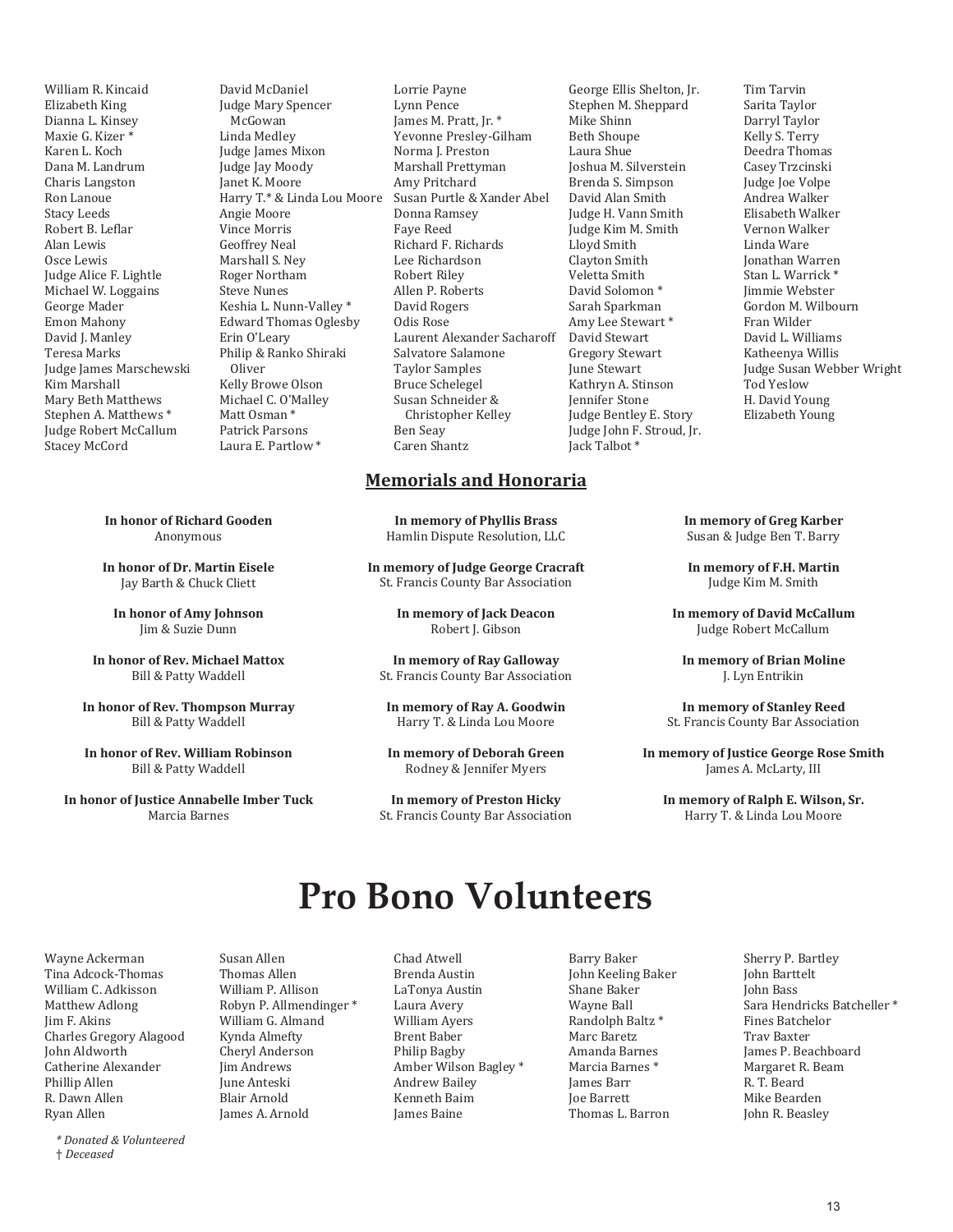Cristi Beaumont Brad Beavers Daniel Beck Daniel Becker Eric Bell John Bell Joycelyn Bell \* Steven L. Bell Jewel Bennett Paul Bennett S. King Benson Jay Bequette S. Butler Bernard Anna Betts Kimberly Bibb Seth Bickett Keith I. Billingsley James Bingaman M. Stephen Bingham \* David Biondolillo Allen W. Bird Donald E. Bishop Matt Bishop Katherine E. Blackmon Clayton R. Blackstock Ralph Blagg John Blair Jill Blakenship Brett Blakney Shannon Blatt Nathan Bogart Daniel Boland Stanley V. Bond Frank Booth Misty Wilson Borkowski Amy Boroughs Ted Botner David O. Bowden Martin W. Bowen Seth Bowman Edward Boyce Dianne Boyd Laurie M. Boyd Mosemarie Boyd J. Jason Boyeskie Bill E. Bracey Len Bradley William Clay Brazil David Bridgforth John Bridgforth William C. Bridgforth Shane Bridgforth \* Brad Broadaway Mary Broadaway Danny W. Broaddrick Christopher D. Brockett Susan E. Brockett Vicki Bronson Brad Brown Debra Brown \* J. Greg Brown Thomas Brown Jack E. Browne Joshua Bryant Noel F. Bryant Kenneth E. Buckner Bunny Bullock

*\* Donated & Volunteered*  † *Deceased* 

Carrie Bumgardner Fuller Bumpers Ray Bunch Bill Burk James Burnett Sherry Burnett Tiffany Burnett Jim Burton George Butler Jack Butt \* Thomas W. Byarlay F. Wilson Bynum Arkie Byrd \* Russell J. Byrne \* Andy Caldwell Andy L. Caldwell Joe Calhoun Joseph D. Calhoun Heather Robin Callaway Craig Campbell Donald K. Campbell Phillip W. Campbell Sheila F. Campbell Jerry Canfield David P. Cann David R. Cannon Kimberly Canova Ruben Cantu Brent Capehart Leta Caplinger George Carder Jim Carfagno James Allen Carney Jodi Carney Mark Carney Mary Caroom \* Phillip Carroll Robin J. Carroll Jennifer L. Carson Staci Dumas Carson Christopher Carter Daniel R. Carter Mark S. Carter Clarence W. Cash Mitchell Cash Kris Cassat Casey Castleberry T. Lindsey Castleberry Earl B. Chadick \* Mark Chadick Vincent Chadick Cory Childs Lawrence E. Chisenhall Kerry Chism Lori Chumbler \* Andrew L. Clark Chrishauna Clark Greg Clark Kristin Clark Herschel Cleveland Ralph Clifton Jimmy C. Cline R. Alan Cline John Cloud Jarrett Cobb Tamra Cochran Todd G. Cockrill

J. Michael Cogbill Robert Cohen, II Roger Colbert Clifford Cole Kevin Cole Raney Coleman Robert Coleman Jennifer Collins Michaelene Connealy Robert J. Conner Craig Cook Larry K. Cook C. Ryan Cooper Mark Cooper Mary Galchus Cooper Casey Copeland Nicolas Corry Robert R. Cortinez John D. Coulter \* Nate Coulter \* James Coutts Kenneth Cowan Cade L. Cox P. Benjamin Cox Stephen Lance Cox Christopher Crain Michael H. Crawford Michael Crawley Eldon Cripps Adam Cross Adam H. Crow Susan Crowley Stephen K. Cuffman Malcolm Culpepper Elizabeth Rowe Cummings Greg Cuzick Ed Daniel Jacy M. Daugherty Sherry Daves J. Scott Davidson Charles Davis John A. Davis Marva I. Davis Steven L. Davis Steven R. Davis T. Martin Davis Matthew Dearmore Abbie Decker R. Gunner DeLay Gray Dellinger Mat Dellinger Mike DeLoache Jamie G. Dempsey Rebecca J. Denison Mike Dennis Robert L. Depper Grant DeProw Tony A. DiCarlo Jack W. Dickerson Dena C. Dickinson Terry P. Diggs Lyndsey Dilks Jimmy Dill John A. DiPippa Tim Dockery David M. Donovan Richard T. Donovan

Robert Donovan J. Carter Dooley Jerry Dossey William Dougherty Brian Dover Greg Dow James F. Dowden Richard C. Downing D. Randall Drake J. Joshua Drake Mark Drake Ann Drummond Jason Duffy Missy McJunkins Duke \* Chadd Durrett Davis Duty Jason Earley Austin Easley Jack East \* Jimmy Eaton William "Al" Eckert Khayyam Eddings \* David L. Eddy Paul Efurd Margaret Egan Don A. Eilbott Laura D. Elkins Don Elliott Charles Ellis Daniel Elrod Charles S. Embry Michael G. Epley Don Etherly David Ethredge Janie M. Evins Leslie Evitts Ann P. Faitz \* Frank Hamilton Falkner Jefferson K. Faught Branch Fields Jason D. Files James Filyaw John W. Fink Betsy Finocchi Katie Fisher Lawrence Fitting Roger H. Fitzgibbon Sean Fitzgibbons B. Dewey Fitzhugh Adam Fogleman Mark Ford Paul Ford Robert Ford Travis Ford Christopher Foster Lyle D. Foster Shannon Foster Thomas Fowler Whitman W. Fowlkes Brianne Franks Robert Frazier Byron L. Freeland Craig Friedman Otto Fry Matthew Fryar Jamie Fugitt Ray R. Fulmer

David M. Fuqua Carla A. Gaddy Paul D. Gant Charles Gardner Stephen C. Gardner Lance B. Garner Tom Garner Jenny Garrett Alan Gauldin Paul Gean Roy R. Gean, III Jeff Gearhart David George Joseph W. Ghormley Darren Gibbs Benjamin Gibson Robert J. Gibson \* Brooks A. Gill Ronald Gillert Jamie Gilmore Morse U. Gist Ginger Glenn Catherine Golden Robby Golden Donald Goodner Charles Gorman Michael Gott Larry E. Graddy Diane Graham Lucas Gramlich Douglas Gramling Richard "Allen" Grant Alex Gray Gary L. Green Rayburn W. Green Serena Thompson Green Daniel Greenberg Hollie Greenway Eric R. Gribble Randy L. Grice \* M. Joseph Grider Laura Grimes Kendel Grooms Alex Guynn Shaun Hair Charles Halbert James C. Hale Michael I. Hamby C. Eric Hance Charles D. Hancock Albert Hanna Hunter Hanshaw John T. Hardin Robert Hardin Stephen Hardin Victoria Hargis Megan Hargraves Bruce Harlan † David K. Harp Ginger Harper Terry D. Harper John Harriman Chris Harris Harvey Harris Rita Harris Sandra Y. Harris \* Brandon Harrison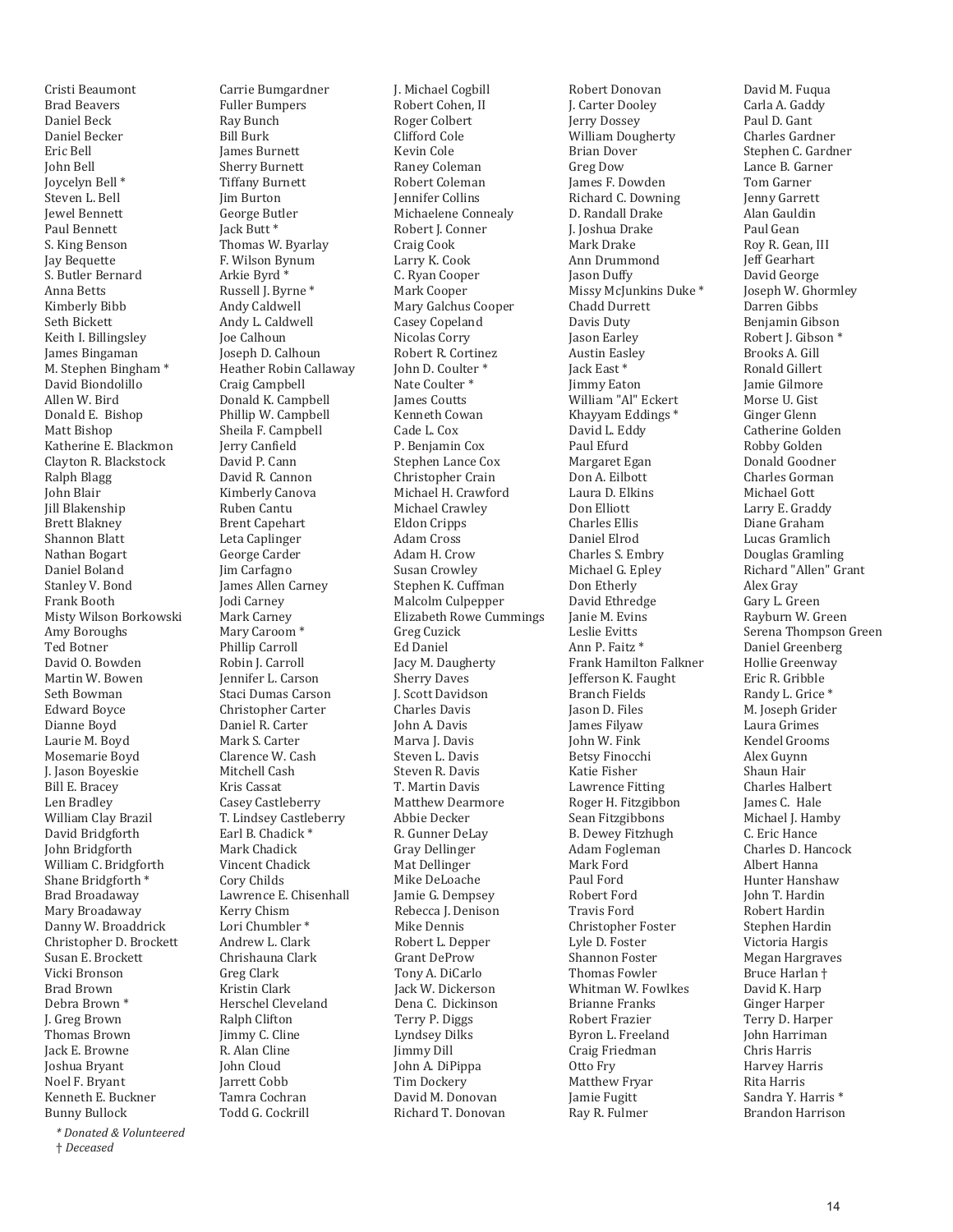*\* Donated & Volunteered*  Michael McCarty Harrison Ronald D. Harrison Michael A. Hart Neal L. Hart Matthew E. Hartness Charles L. Harwell \* M. Sean Hatch \* Andrew Hatfield Jeffrey W. Hatfield Pamela Haun Kyle Havner L. Cody Hayes Thomas Haynes Jeremy Hays Floyd A. Healy Rick Hebar Christopher Heil Rita Hempen Mark Henderson James E. Hensley Emily Henson Mauricio Herrera Todd Hertzberg D. Scott Hickam Kevin Hickey Carrol Hicks Philip Hicky Steve Higgins Kasi Hill Anthony A. Hilliard \* Hadley Hindmarsh Curtis Hitt R. Steve Hix R. H. 'Buddy' Hixson Mark Hodge Denise Reid Hoggard Brian Hogue \* Curtis E. Hogue David Hogue Devon Holder Joe Holifeld John T. Holleman Stanley M. Holleman Kevin Holmes Lori L. Holzwarth Ronald A. Hope Carl Hopkins David R. Horn Bill Horton Matthew R. House Noyl Houston Christine Howart Frank Huckaba Curt Huckaby Kathryn Hudson Rusty Hudson Michelle Huff Karen J. Hughes Teresa L. Hughes Eugene Hunt James Hunt Kristi Hunter Scott Hunter Rebecca Hurst James W. Hyden Gail Inman-Campbell T. Seth Irwin

† *Deceased* 

David L. Ivers George S. Ivory Ben Jackson Maryna Jackson Randolph Jackson Scott Jackson Steven L. Jackson Greg James Patricia James Patrick R. James William Owen James Anton Janik Carrie Jernigan Christopher Jester Bonnie Johnson James C. Johnson Joel Johnson Mark Johnson Phyllis Hall Johnson Shawn J. Johnson Susan Johnson Margaret A. Johnston Stephen N. Joiner \* Dustin Jones Michael F. Jones Oscar Jones Phyllis M. Jones \* Robert Jones Robert L. Jones Ronald D. Jones Jason Jouett Jim L. Julian Anthony Juneau Wayne Juneau David W. Kamps Rebecca Kane Gregory T. Karber † Jack R. Kearney Kevin Keech Tiffany Tackett Kell Kim Kelley Lisa Kelley Nick Kelley Michael Kelly J. Harrison Kemp Angela Kendrick April Kersten Matthew I. Ketcham Naif S. Khoury Thomas Kieklak Terri Kienlen Ronald Kincade Andrew King Larry Kissee Maxie Kizer \* Jennifer Knepper Michael Knollmeyer Reggie Koch Kerry Kotouc Will Kueter Lee Kuykendall Brandon Lacy Stewart Lambert Sherri Latimer Michael Lauro Allen Laws Hugh Laws

Gary M. Lax Michael A. LeBoeuf Melissa Lee Phyllis J. Lemons Brian Lester Beth Levi John Lewis Patrick Lewis Louis "Whit" Light Martin Lilly Michael Lilly Stephanie Linam John Lingle Lee Linzay Tammy Lippert Dale Lipsmeyer J. Dale Lipsmeyer J. Nicholas Livers Aimie Lockwood Davis Loftin Tisha Long Paul Love Jerry Lovelace Meredith Lowry Jim Luker William P. Luppen Donna Lyles Rebecca Lynn Patricia A. Mackey Jean M. Madden Carl J. Madsen Amir Mahjorry Jean Mahjorry Jeffrey Malm Drake Mann Anthony Mansell Leon Marks \* Jason Marshall W. Taylor Marshall Angela M. Martin Brent Martin David P. Martin H.C. Jay Martin Howard L. Martin John Martin Everett O. Martindale Michael Martz Stephen A. Matthews \* Heather M. May Quentin E. May Bob I. Mayes Mark Mayfield Joseph P. Mazzanti Patrick McCarty Michael McCauley Ed McClure David McCormick Joanne McCracken Dan McCraw Joey McCutchen Ginger J. McDonald J. Randall McGinnis Phillip A. McGough Thomas H. McGowan Josh E. McHughes Agather C. McKeel William H. McKimm

J. Cliff McKinney, II James A. McLarty, III \* Kaye Hartenstein McLeod Melissa McManus James E. McMenis Benjamin C. McMinn E. Conner McNair Judy P. McNeil Paul McNeill Roger McNeill C. Brian Meadors W. Russell Meeks Timothy Meitzen Jennifer L. Wethington Merritt Sara F. Merritt Christian C. Michaels Joshua Miester Alex Miller James Miller Marie-Bernarde Miller Randel Miller Richard Miller Stephen K. Miller Phillip Milligan Philip Miron David S. Mitchell Jeffrey Mitchell Michael W. Mitchell Gary J. Mitchusson Donn Mixon H. Clarke Mixon Mark Moll Cristina Monterrey Leonardo Monterrey Orin E. Montgomery Cynthia S. Moody David Moore Dewey Moore Harry T. Moore \* Evelyn Moorehead Lesley Morgan M. Edward Morgan R. Scott Morgan Roger Morgan Christopher Morledge Stephen Morley Jimmy Morris Tom Morris Victoria K. Morris Keith Morrison James C. Moser Rosalind M. Mouser Wm. Kirby Mouser Tim Murdoch Ralph Myers Timothy Myers Carla Nadzam Christopher Nanos C. Burt Newell Todd L. Newton Gregory Niblock Sharon Fortenberry Nichols William Nickle Nicki Nicolo David Nixon Anthony Noblin

Carol D. Nokes Bennett Nolan Christopher M. Nolen Brianna Nony Rashauna Norment C. Ryan Norton Mac Norton Keshia Nunn-Valley \* Alan J. Nussbaum Marion Tracy Oates Bobby Lee Odom Conrad Odom Kevin Odum \* Kevin M. O'Dwyer John Ogles Tiffany Mays O'Guinn James E. O'Hern Jennifer O'Kelley Chad Oldham George Oleson Dwain Oliver Dan Orr Kevin Orr Anne Orsi Ken Osborne Matt Osman \* Pamela S. Osment Thomas Overbey J. Don Overton Lance Owens Tom Owens Charles R. Padgham Pamela Panasiuk David Parker Stephen Parker Stephen Wade Parker Steven L. Parker Timothy Parker Christian Parks R. Chris Parks Paul Parnell Laura E. Partlow \* Samuel Pasthing James Pate Annabelle Patterson Jerry Patterson Martin J. Patterson T.B. Patterson Claibourne Patty Chris Paul Kristin Pawlik Suzanne Penn Neil V. Pennick Mark Alan Peoples Brant Perkins John Perkins \* Kathryn Bennett Perkins Willie E. Perkins Joe Perry Melissa Perry Lindsey C. Pesek Ryan Pettigrew Jim Petty Paul Pfeifer Antwan Phillips John G. Phillips J. Slocum Pickell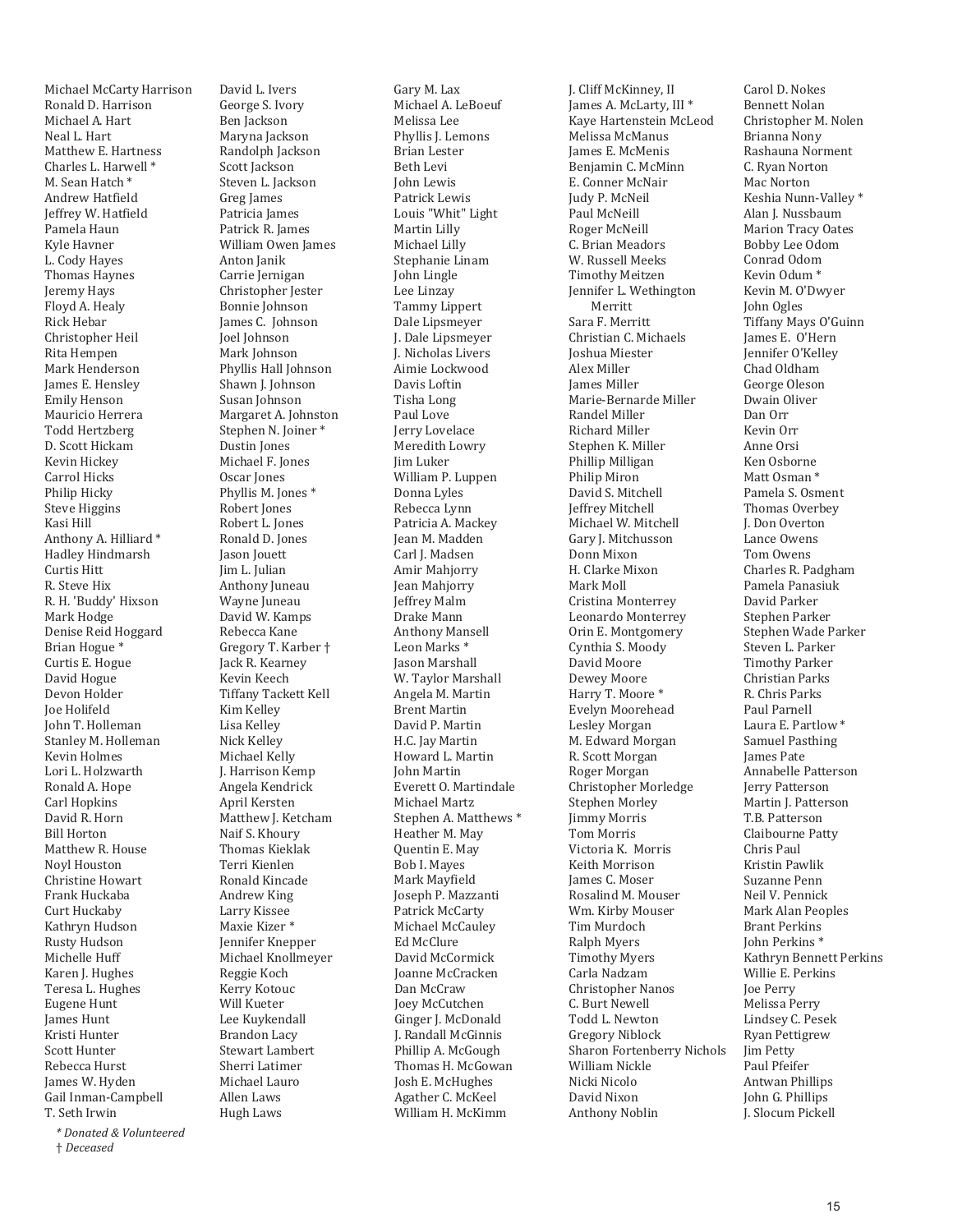L.R. Loriane Pickell James B. Pierce Reuben C. "Jay" Pinkston Brian Pipkin Mindy D. Pipkin Lori A. Plant Kathryn Platt William Plouffe Theresa Pockrus Benjamin Pollitzer James "Lamar" Porter Jesse "Rusty" Porter Paul R. Post Dylan Potts Gary Wayne Potts Bryan Powell David M. Powell \* James M. Pratt, Jr. \* Kent Pray David Price Donna Price Val Price Rebecca Prince Kelly Procter-Pierce Jerry Pruitt Joseph H. Purvis Jeffrey Puryear Brian Rabal Morris Ragland Phillip A. Raley Richard L. Ramsay Heath Ramsey James D. Rankin Amanda Rasavong Danny Rasmussen Brian H. Ratcliff Brian W. Ray Michael Ray Karen Reagler Karen Baim Reagler Michael Redd Emily Reed William Reed Mark Rees Lucas Regnier Richard Reid W. Michael Reif Bryan Reis Jerry Rephan Carla S. Reyes Emily Reynolds Paul Reynolds Richard F. Rhodes Randy Rice Kris Richardson Melissa Richardson Jeffrey Rickard Kirby Riffel Sonia Rios Dan Ritchey Lewis E. Ritchey Trey Robbins Mike Roberts Pamela Roberts Jerry D. Roberts Bonnie Robertson Jeannette Robertson

*\* Donated & Volunteered*  † *Deceased* 

Thomas Robertson Spencer Robinson Stacy Robinson William S. Robinson Amber Roe Colby Roe Barrett Rogers Chris Rogers Gary B. Rogers Gill A. Rogers Nick Rogers Sara Rogers Charles D. Roscopf Jim Rose Brian Rosenthal \* Bill Ross James A. Ross Mark L. Ross George Rozzell Randall Rudisill Lauren Ruff Herbert C. Rule Coy Rush David Rush Robert Rushing John Russo Ted Sanders Robert Sands Jon Sanford Josh Sanford Shelton E. Sargent G. Randolph Satterfield Melissa Sawyer Dennis Sbanotto Edward Schieffler Mary Schneider Jay Scholtens Amber Schubert Steve Schulte L. Howard Schwander Matthew Scott Jeffrey Scriber Fran Scroggins Jay Scurlock Alan Seagrave J. Fletcher See Gail Segers Candice Settle J. Baxter Sharp \* Stephen Sharum Jay Shell Michael J. Sherman Benjamin Shipley Randolph J. Shock Brock Showalter Alvin L. Simes David E. Simmons Mitchell B. Simpson David L. Sims Jeffrey L. Singleton J.T. Skinner Jack Skinner Lynn Skinner Richard L. Slagle Stephany R. Slagle Howard Slinkard Clay Sloan

R. Brannon Sloan Shaneen Kelleybrew Sloan Gregory Giles Smith † J. Harmon Smith J. Timothy Smith Michael G. Smith Raymond Smith Scott E. Smith Simmons S. Smith Thomas Smith Emily Sneddon Tim Snively Eric Soller David Solomon \* Michael W. Spades Amy Spears-Schally Franklin T. Spencer Frederick Spencer George R. Spencer Janet Spencer Stuart L. Spencer Jeffrey L. Spillyards Eddie Spitzer Patrick L. Spivey J. Mark Spradley Jim Sprott Scott Stalker Zachary Steadman Larry Steele J. Michael Stephenson David W. Sterling Amy Lee Stewart \* Daniel Stewart Acacia Stinnett Anna Stiritz Kathryn Stocks Forrest Stolzer Clayborne S. Stone Paula J. Storeygard Scott A. Strain Michelle Strause Alex G. Streett R. Theodor Stricker Melanie I. Strigel Jane Strike Judith Strother Lane Strother Robert Stroud Richard Strunks Charles Suphan William S. Swain Ken Swindle Boyd A. Tackett Jack Talbot \* Kathleen Talbott J. Sky Tapp Don Taylor Jimmy D. Taylor Stehen Taylor W.H. Taylor Zachary Taylor Robert Tellez Kent Tester A. Jan Thomas Amanda Thomas Floyd Thomas Mary Thomason

Larry Thompson Robert Thompson Tom Thompson R. Bryan Tilley Donald E. Tippett Winfred Trafford Christopher L. Travis Tom Travis Geoffrey B. Treece William Trentham John Trice William H. Trice James L. Tripcony Brian Trubitt David R. Trussell Casey R. Tucker Rhonda Tucker Diana Turner Karen Turner-Fry David Tyler Gary W. Udouj Kyle Unser Andre K. Valley James R. Van Dover Todd Van Es George Van Hook John Van Kleef Mary Ellen Vandegrift R. Matthew Vandiver A. Glen Vasser Vicki Vasser Shannon Holloway Vaughan John Verkamp Samantha Vernetti Gary Vinson Bart Virden Patricia Virnig Stevan Vowell Bill Waddell \* Paul Waddell Ralph Waddell Brenda S. Wagner Jack Wagoner Allison Waldrip Jason Wales Byron J. Walker Curtis J. Walker Daniel Walker Danyelle Jones Walker \* Bill E. Walmsley Bill Walters G. Christopher Walthall James L. Ward Vincent Ward Stan L. Warrick \* Ralph Washington Carla Wasson Dana Watson Jason Watson Jeff Watson Timothy Watson, Sr. Roderick Weaver Lyndsey Weber Raymond Weber Adam Weeks Elizabeth Anne Weinstein Richard West

Eric Wewers Stewart Whaley H. Todd Whatley Lorie Whitby Brooks White Esther M. White Jennifer "Brooks" Wiggins Beau Wilcox John Wilkerson Jenny Wilkes Michael Willhite Hunter Williams John R. Williams Stephanie H. Williams Todd Williams Wade Williams Bruce Wilson Eric Wilson Philip M. Wilson Ronald C. Wilson Zachary David Wilson Teresa Wineland Reba M. Wingfield Evelyn E. Winston Elizabeth Wise George R. Wise William R. Wisely Carolyn B. Witherspoon \* Ernie Witt Neva Witt Amanda Wofford Rufus E. Wolff Brian Wood David I. Wood Stephen K. Wood Stephen L. Wood Jared Woodard Bill Woodell Brian K. Woodruff Ronald G. Woodruff Jennifer Woodruff Douglas Jesse Woods Rick Woods Jason Worley Eric L. Worsham Rebecca Worsham Kelli Wright Lance Wright Marshall Wright Michael Wright James W. Wyatt Terry Wynne Thomas Wynne John W. Yeargan Laura Beth York Van Younes Cary E. Young Dan C. Young Danna Young H. Wayne Young \* Robert P. Young Bart Ziegenhorn Dennis Zolper R. Scott Zuerker Joseph Zurborg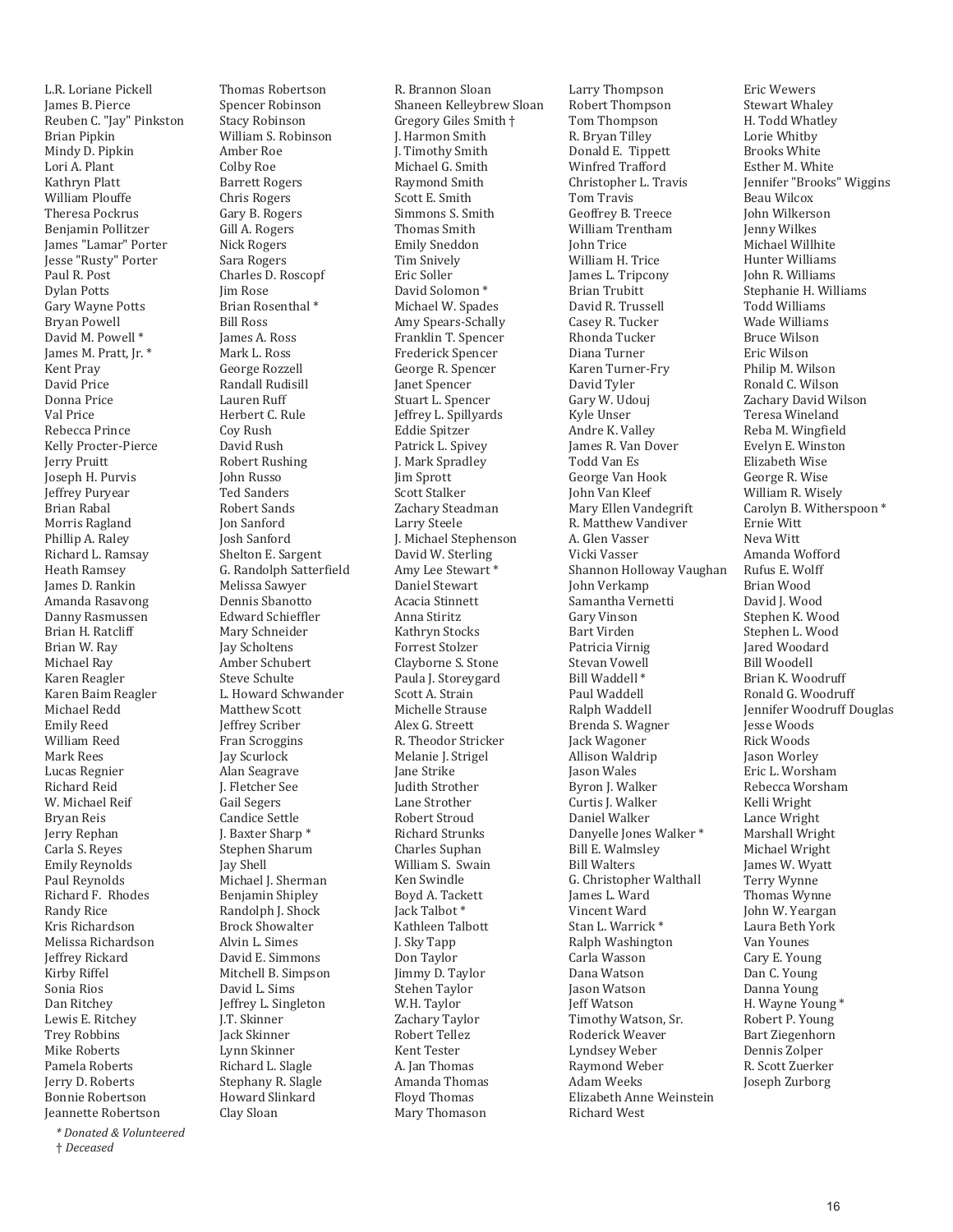## **Representing Hope – Board Members**

**Center for Arkansas Legal Services & Legal Aid of Arkansas** 

**Bentonville**  Lori Chumbler

**Blytheville**  Curtis Walker

**Conway**  Mary Alice Morris

**El Dorado**  Mary Henry James McMenis

**Eureka Springs**  Bill Brown

**Fayetteville**  Rafael Arciga Niki Cung D'lorah Hughes Demetre Walker

**Forrest City**  Austin Easley **Fort Smith**  David K. Harp Jim O'Hern

**Harrison**  Kandy Webb

**Heber Springs**  Beverly Claunch

**Helena**  Chalk Mitchell

**Hot Springs**  D. Scott Hickam

**Jonesboro**  Pamela Haun Stevie Prunty Val P. Price

**Little Rock**  William P. Creasman Marva Davis

Causley Edwards Felecia Epps William O. James, Jr. Neil Sealy David W. Kamps Rebecca H. Winburn Randall G. Wright

**Lonoke**  Hosiana Robinson

**Malvern**  Willie E. Perkins, Jr. R.N. Sanders

**Marshall**  Jo Barnes Versalee Wyatt

**Monticello**  Nina Pamplin

**Newport**  James McLarty **Paragould**  Lorie Whitby

**Rogers**  David J. McDonough

**Stuttgart**  Virginia Holt

**Summit**  Suzie Evans

**West Memphis**  Marlene Thomas Ron Wilson

**White Hall**  Melody Peacock Barnett Catherine C. Lewis

**Wynne**  Kathleen Talbott

### **Arkansas Access to Justice Commission**

Annabelle Imber Tuck, Chair Judge Jim Spears, Vice Chair Rose Adams Nate Coulter Zina Frazier Prof. Chuck Goldner Judge Leon Jamison

Bill Waddell, President Shane Bridgforth, Vice President Ron Lanoue, Secretary Angela Duran, Treasurer

Richard C. Downing, President Tamra L. Cochran, Vice President James D. Sprott, Secretary James D. Gingerich, Treasurer \* Richard "Toby" Atkinson

Al Lopez Rep. Bubba Powers Chuck Roscopf George Shelton Judge David Switzer Sen. Robert Thompson Bill Waddell

Danyelle Walker Jean Carter \* Prof. D'lorah Hughes \* Prof. Kelly Browe Olson \* Lee Richardson \*

Judge J. Leon Johnson Rev. Victor Nixon Danyelle Walker

#### **Arkansas Access to Justice Foundation**

Lori Chumbler Nate Coulter Zina Frazier Prof. Chuck Goldner

### **Arkansas IOLTA Foundation**

Nate Coulter Margaret M. Staub Dr. Alice Hines Karen K. Hutchins \* Jim Jansen

Chalk Mitchell John Monroe James A. Ross, Jr. Frank B. Sewall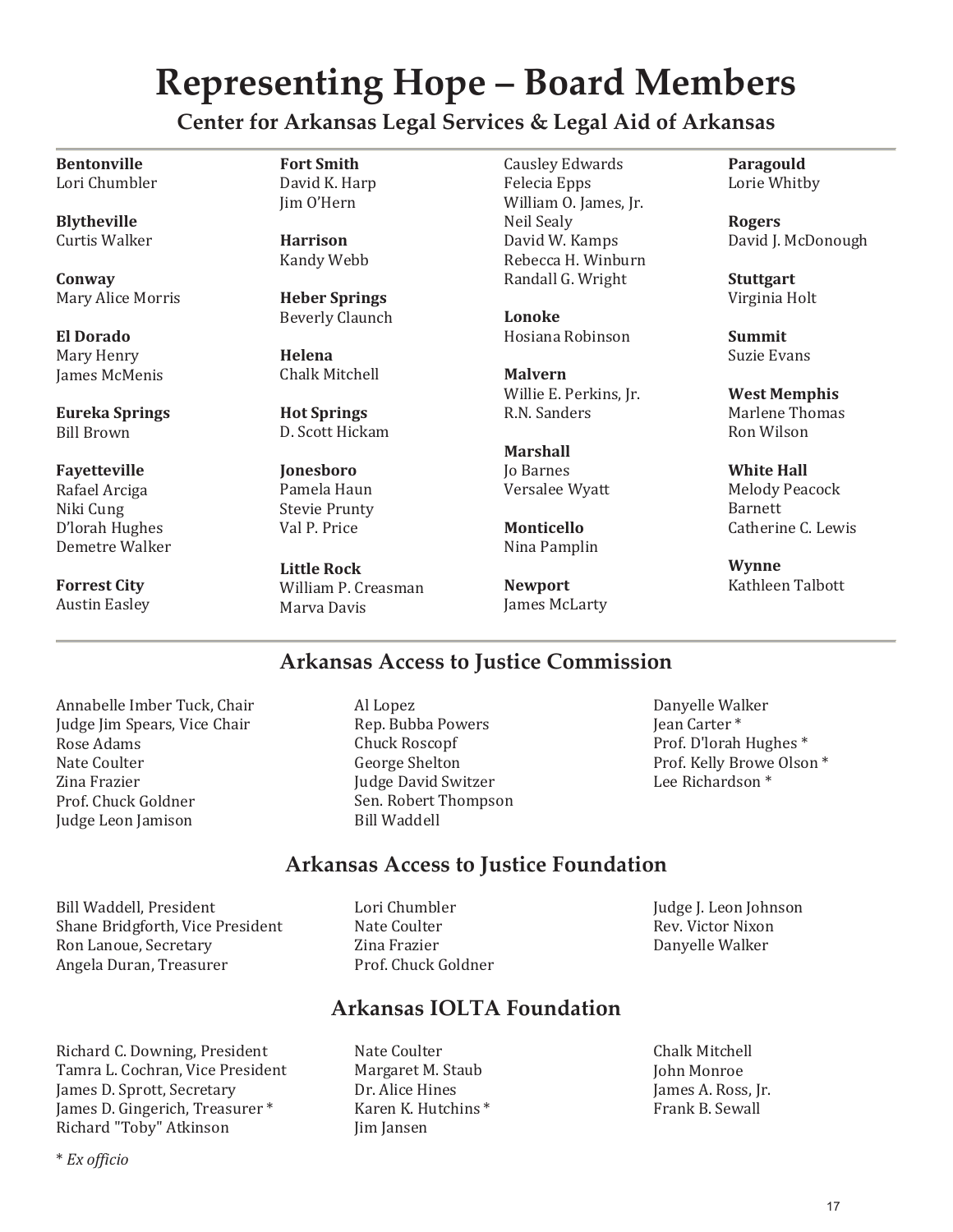# Donation Form

|                                                                                                                                                                                        |                                                                                                                                                 |                                                                                                                                                                                       | 7VHULIVIT I VITH                                                                                                                                                                                                               |                       |
|----------------------------------------------------------------------------------------------------------------------------------------------------------------------------------------|-------------------------------------------------------------------------------------------------------------------------------------------------|---------------------------------------------------------------------------------------------------------------------------------------------------------------------------------------|--------------------------------------------------------------------------------------------------------------------------------------------------------------------------------------------------------------------------------|-----------------------|
|                                                                                                                                                                                        | Name                                                                                                                                            |                                                                                                                                                                                       |                                                                                                                                                                                                                                |                       |
|                                                                                                                                                                                        | (Please write your name as you want it to appear in next year's recognition publication.)                                                       |                                                                                                                                                                                       |                                                                                                                                                                                                                                |                       |
|                                                                                                                                                                                        |                                                                                                                                                 |                                                                                                                                                                                       |                                                                                                                                                                                                                                |                       |
| ARKANSAS                                                                                                                                                                               |                                                                                                                                                 |                                                                                                                                                                                       |                                                                                                                                                                                                                                |                       |
| ACCESS TO                                                                                                                                                                              |                                                                                                                                                 |                                                                                                                                                                                       |                                                                                                                                                                                                                                |                       |
| JUSTICE                                                                                                                                                                                | I/We would like to remain anonymous<br>$\mathbf{L}$                                                                                             |                                                                                                                                                                                       | I would like my donation to be<br>$\Box$ designated for the Arkansas Access<br>to Justice Foundation                                                                                                                           |                       |
| <b>REPRESENTING HOPE</b>                                                                                                                                                               | Legal Services)                                                                                                                                 | I would like my donation to be<br>designated for VOCALS (Volunteer<br>- I would like my donation to be<br>designated for Legal Aid of Arkansas<br>Organization of Center for Arkansas |                                                                                                                                                                                                                                |                       |
|                                                                                                                                                                                        | Address and the contract of the contract of the contract of the contract of the contract of the contract of the                                 |                                                                                                                                                                                       |                                                                                                                                                                                                                                |                       |
|                                                                                                                                                                                        |                                                                                                                                                 |                                                                                                                                                                                       |                                                                                                                                                                                                                                | Zip _________________ |
| Phone                                                                                                                                                                                  |                                                                                                                                                 |                                                                                                                                                                                       |                                                                                                                                                                                                                                |                       |
|                                                                                                                                                                                        |                                                                                                                                                 |                                                                                                                                                                                       |                                                                                                                                                                                                                                |                       |
| <b>Donation Amount</b>                                                                                                                                                                 | Gift Matching                                                                                                                                   |                                                                                                                                                                                       |                                                                                                                                                                                                                                |                       |
|                                                                                                                                                                                        |                                                                                                                                                 |                                                                                                                                                                                       |                                                                                                                                                                                                                                |                       |
| Make this donation                                                                                                                                                                     | In honor of                                                                                                                                     |                                                                                                                                                                                       |                                                                                                                                                                                                                                |                       |
|                                                                                                                                                                                        | In memory of                                                                                                                                    |                                                                                                                                                                                       |                                                                                                                                                                                                                                |                       |
| Please include full address of<br>individual or family (in honor/memory<br>of) whom we should notify of your<br>contribution. All memorial and<br>honorary gifts are acknowledged. The |                                                                                                                                                 |                                                                                                                                                                                       | Name and the state of the state of the state of the state of the state of the state of the state of the state of the state of the state of the state of the state of the state of the state of the state of the state of the s |                       |
| amount of the gift will remain<br>confidential.                                                                                                                                        |                                                                                                                                                 |                                                                                                                                                                                       |                                                                                                                                                                                                                                |                       |
| Comments                                                                                                                                                                               |                                                                                                                                                 |                                                                                                                                                                                       |                                                                                                                                                                                                                                |                       |
|                                                                                                                                                                                        |                                                                                                                                                 |                                                                                                                                                                                       |                                                                                                                                                                                                                                |                       |
|                                                                                                                                                                                        |                                                                                                                                                 |                                                                                                                                                                                       |                                                                                                                                                                                                                                |                       |
|                                                                                                                                                                                        | Please return and make checks payable to:                                                                                                       | Arkansas Access to Justice Foundation<br>303 West Capitol Avenue<br>Suite 210<br>Little Rock, AR 72201                                                                                |                                                                                                                                                                                                                                |                       |
|                                                                                                                                                                                        | For more information about the Arkansas Access to Justice Foundation and its<br>role in helping Arkansans, please visit www.ArkansasJustice.org |                                                                                                                                                                                       |                                                                                                                                                                                                                                |                       |

**The Company of the Company** 

18